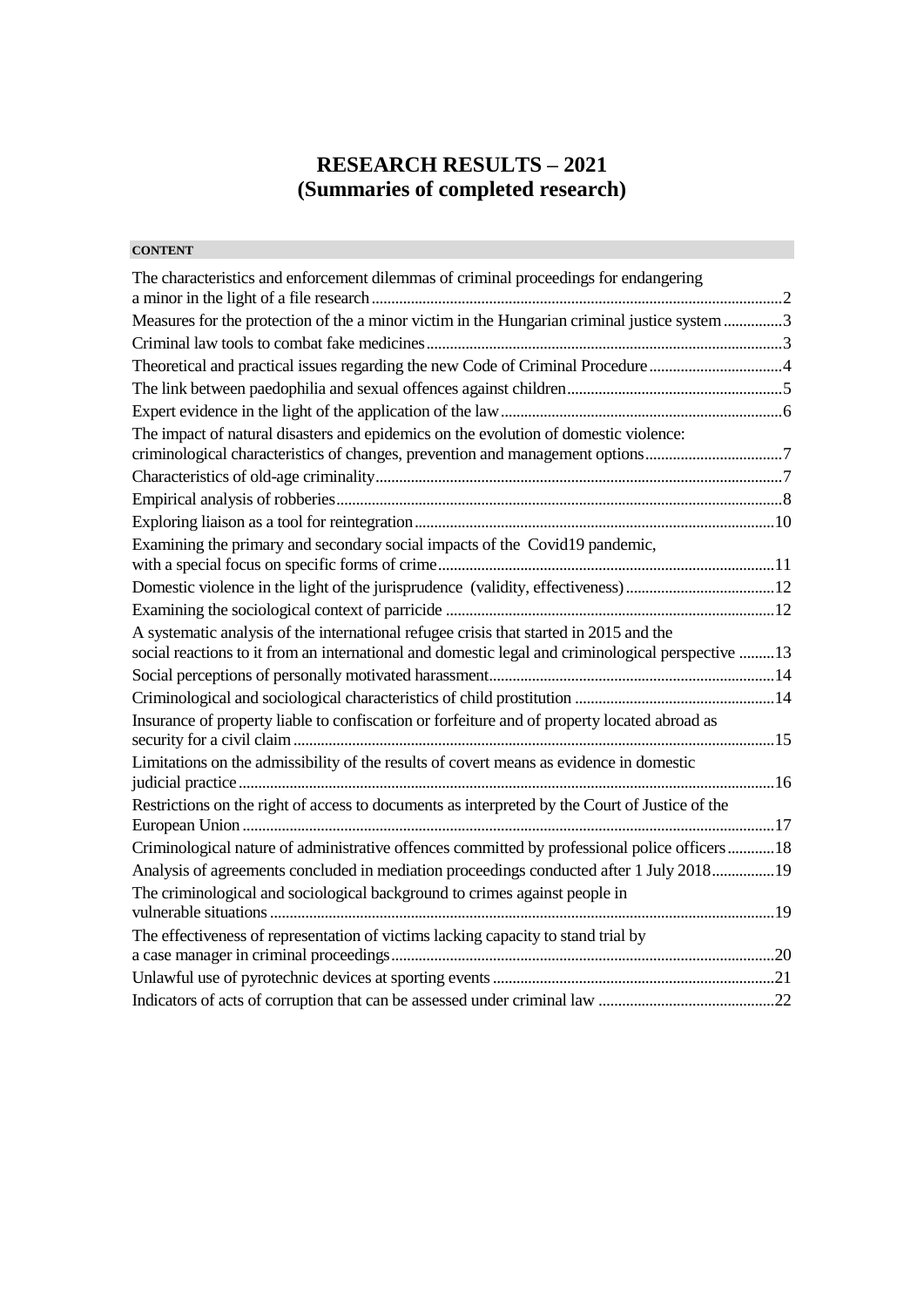## **A) RESEARCH COMMISSIONED BY THE INSTITUTE**

#### **Tünde A. Barabás – Bernadett Csapucha:**

# <span id="page-1-0"></span>**The characteristics and enforcement dilemmas of criminal proceedings for endangering a minor in the light of a file research**

Within the family as a social unit, special attention must be paid to the protection of children, who are particularly vulnerable. The current Criminal Code broke with the regulatory structure according to the '78 Criminal Code, which dealt with the provisions for the protection of children and the family in a chapter with offences against sexual morality, and now deals with them in a separate chapter (Chapter XX).

Among the offences against the best interests of the child, the aim of the present research was to review the theoretical and jurisprudential characteristics of the criminal law offence of endangering a minor.

The first part of the research examines the existing body of criminal law. It analyses separately the two basic cases of the offence of endangering a minor, within the framework of which it provides a comprehensive doctrinal analysis, bearing in mind the key points in the text of the norm, the aspects that are particularly relevant from a theoretical point of view and the problems that may arise. The empirical research was based on a case file analysis, during which we processed all the decisions (final and binding judgments, decisions/orders to terminate proceedings) of the Budapest-Capital Prosecutor General's Office in 2019 that were made available in connection with the subject of the research. The main objective of the file research was to provide a picture of the domestic jurisprudence and its peculiarities, with a particular focus on the practice of sentencing. Another objective was to identify the reasons behind cases that end with the termination of proceedings.

It is clear from the examined files that it is primarily the offence of endangering a minor under Section 208 (1) of the Criminal Code that has a legal basis in practice, although, in exceptional cases, criminal offences contrary to Section 208 (2) of the Criminal Code are also established. The specificities of sentencing practice have been demonstrated, that the majority of criminal cases of this type ended with a suspended sentence of imprisonment (83 compared to 71%) in the capital's area of jurisdiction. The aggravating and mitigating circumstances taken into account were largely in line with those set out in Criminal Department (BK) Opinion No 56, which provides guidance to law enforcement authorities on the factors to be taken into account and assessed when imposing a sentence.

In terms of the characteristics of perpetrators, we found that a significant proportion of the defendants (63, 54%) were quite under-qualified, with 8 or fewer grades of primary school. Of the total number of convictions, more than half of the perpetrators were in the 35-50 age group  $(60, 52\%)$ .

In criminal cases of endangering a minor, proceedings were mainly terminated on the grounds of a criminal offence or lack of evidence, although other reasons (e.g. death of the suspect) were also rarely used.

The research has also revealed errors in the application of the law, most of which are related to the application of Section 208 (1) of the Criminal Code. When examining the offences covered by Section 208 (1) of the Criminal Code, the offence of bodily harm and the criminal act of causing bodily harm were mistakenly found to be committed concurrently in several cases. If the defendant causes bodily harm within the meaning of Section 164 (2)-(4) of the Criminal Code, and if the conditions of the statutory element of relationship violence are met, then the crime of endangering a minor should have been established in cumulative form with relationship violence, i.e. the cumulative offence should not have been established by one of the above mentioned turns of bodily harm.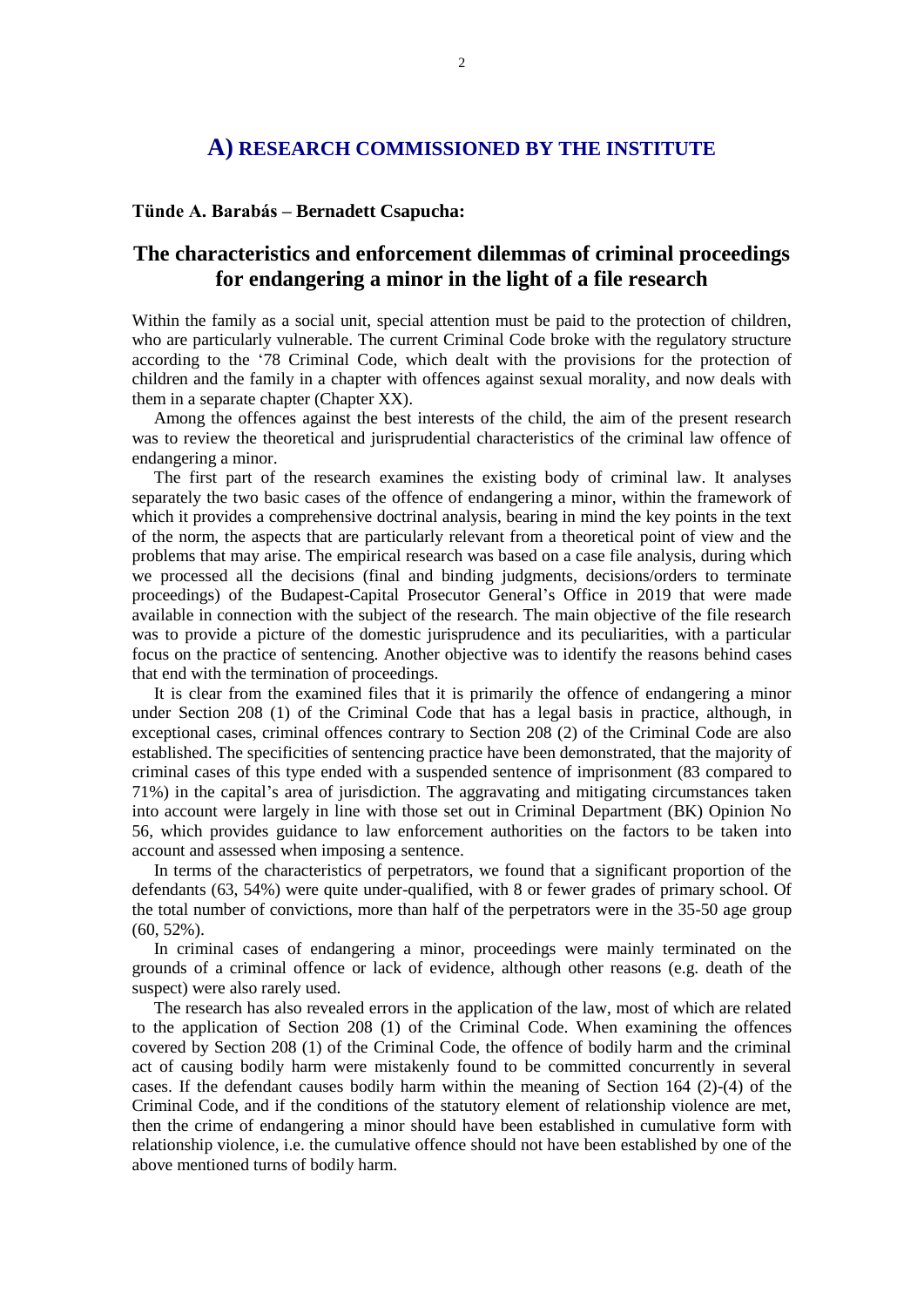### **Anna Kiss – Bernadett Csapucha:**

## <span id="page-2-0"></span>**Measures for the protection of the a minor victim in the Hungarian criminal justice system**

The research focuses on the identification of the main international documents aimed at achieving child-friendly justice, highlighting relevant guidelines issued under the auspices of the United Nations, the European Union and the Council of Europe.

With the inclusion in the Criminal Code of Chapter XX, titled 'Criminal offences violating the interests of children and criminal offences against the family', the legislator recognised the need for greater criminal law protection in this area, and that the assessment of offences against children's best interests requires a comprehensive approach.

The research will include a detailed description of the substantive and procedural criminal law provisions for the protection of vulnerable child victims, and will also examine the extent to which Hungarian jurisprudence meets international standards in the context of child-friendly justice.

The final study in the research programme will look at domestic measures instruments for the protection of minors, in addition to criminal law instruments, and those used in other fields of law.

The research analyses in detail the process that started in Hungary in 2011, when the Ministry of Public Administration and Justice, together with the Ministry of Interior and the Ministry of Human Capacities, established the Child-Friendly Justice Working Group to prepare the necessary amendments to the law, and the Government announced the Year of Child-Centred Justice in 2012. The first children's hearing rooms were set up. This was followed by the First Child-Friendly Justice Package, which amended the Criminal Code, the Code of Criminal Procedure (CCP), the Law Enforcement Act and the Code of Civil Procedure in line with the principles of child-friendly justice. With these amendments, among other things, additional guarantees have been introduced in the Code of Criminal Procedure regarding the hearing of juvenile accused persons and minor witnesses, and the conditions for ordering a closed trial and the rules on jurisdiction have been amended in the Code of Civil Procedure. The rules on hearing and questioning minor parties and witnesses were also detailed. The Second Child-Friendly Justice Package introduced further changes, which are analysed in detail in the research. Among the subsequent amendments, the rules on special treatment should be highlighted, for which the Code of Criminal Procedure was amended in 2021 as well.

The research confirmed the initial hypothesis that both the Hungarian legislation and the domestic jurisprudence meet the requirements of international instruments.

The research also found that there are many difficulties in implementing the concept of child-friendly justice in everyday jurisprudence. The research used reports from prosecutors' offices as evidence.

These are also described; the problems are formulated and the solutions outlined in the final report on the research.

### <span id="page-2-1"></span>**Gabriella Kármán:**

### **Criminal law tools to combat fake medicines**

Counterfeiting health care products, and in particular medicines, is a serious problem that affects individuals, society and the economy; it threatens health, human life and public health, and causes considerable moral and financial damage. Human life and health, as well as trust in health products and the legal production and distribution of medicines are values which, if violated, are also subject to criminal law. In Hungary, counterfeiting health care products and their active substances has been included as a special offence in the Criminal Code since 1 July 2013, and also for related acts.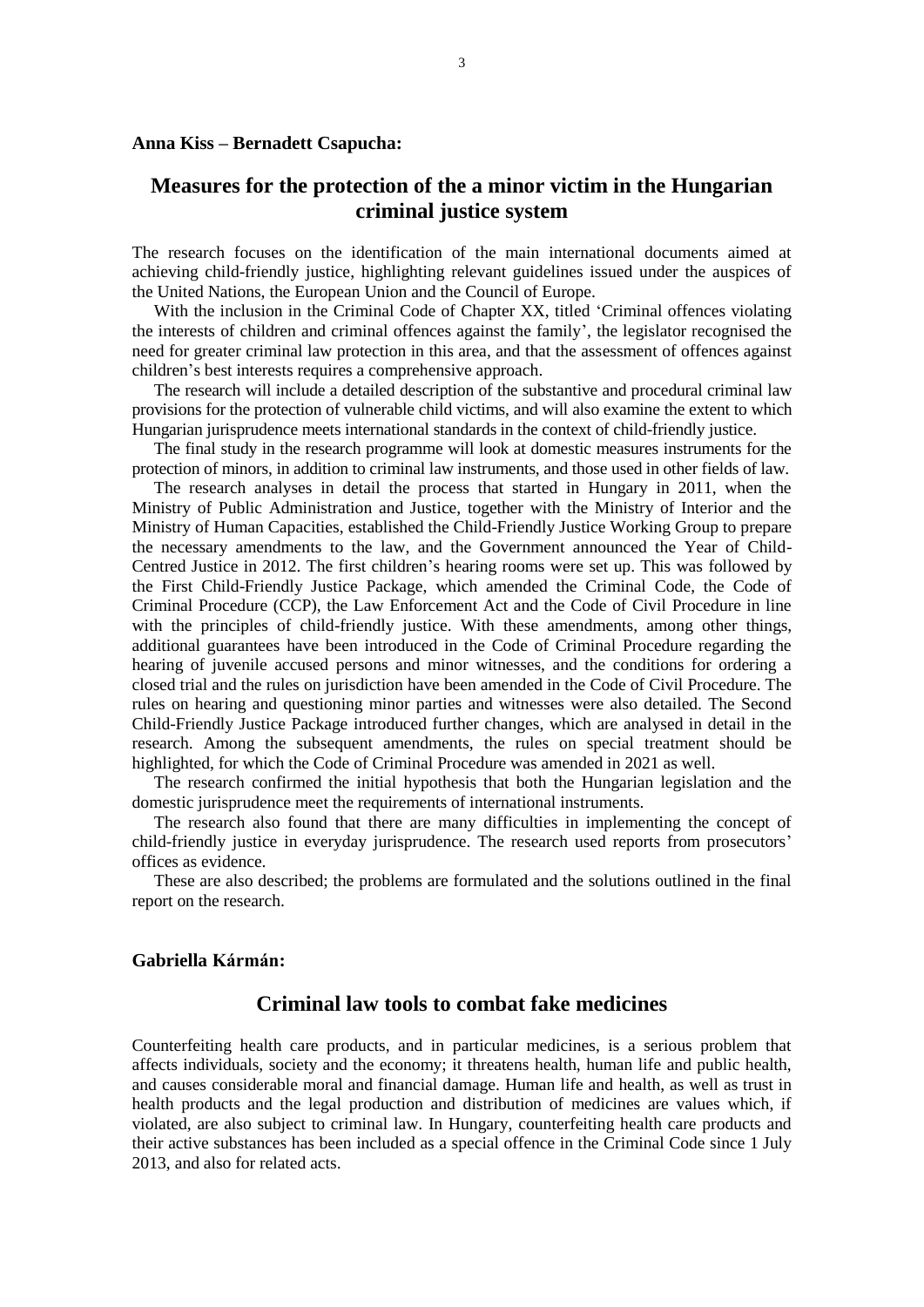Analysis by both the Council of Europe and the European Union's Intellectual Property Office (EUIPO) shows that counterfeiting medicines, while posing a serious threat to human life, is a highly profitable industry with low chances of detection and excessively lenient penalties. The effectiveness of criminal proceedings depends on the success of detection and evidence. The effectiveness of criminal law instruments is also measured by the number of persons and organisations prosecuted, the amount of counterfeit goods confiscated and the value of assets derived from criminal activities.

The first year of the research, which started in 2020, aims to understand the processes and regulation of the legal production and distribution of medicines, as well as the general characteristics of illegal activities, in addition to exploring the punishability of the misuse of health products. In the second year of the research, empirical research was conducted by examining the characteristics of criminal proceedings initiated for these offences.

This included the examination of the criminal files of 185 criminal proceedings for criminal offences registered between 2017 and 2019, which ended in a final and binding decision.

The criteria for data collection included, on the one hand, the characteristics that make it possible to identify the acts, such as the subject of the offences, the modus operandi, the characteristics of the perpetrators, etc., and, on the other hand, the specificities of the detection, proof and adjudication of proceedings.

The analysis of the data shows that, in the vast majority of cases during the period under review, the authorities prosecuted counterfeiting medicinal products as punishable under Section 186 of the Criminal Code. The most common type of case is importing to or transit through the country of health products (medicines) not authorised in Hungary.

Of the medicines that are the subject of the acts, potency enhancers, performance enhancers, painkillers and drugs containing psychotropic substances were the most common. The quantity of medicines involved in the cases was very variable; fines were common among the penalties imposed and measures used, and release on probation and admonitions were also common. Custodial sentences were imposed by the courts as concurrent sentences for offences involving large quantities of drugs, making them available to a wide range of users and for acts committed in conjunction with other offences (e.g. drug trafficking).

The results of the research will be further investigated, and a focus group discussion will be initiated by the pharmaceutical authorities next year. The results of the research are expected to serve as a starting point for consultations between professional bodies and practitioners in order to improve the effectiveness of the procedures.

#### **Anna Kiss:**

# <span id="page-3-0"></span>**Theoretical and practical issues regarding the new Code of Criminal Procedure**

The research included an examination of the amendments to the new Code of Criminal Procedure that entered into force in 2018, with a particular focus on the changed rules from 2021, the reasons and explanations for them. In addition to learning about the legislative intentions, we reviewed and analysed the literature on the amendments to the Code of Criminal Procedure. Besides the general legal theoretical analysis, in order to become acquainted with the jurisprudence, we organised a round table discussion on the interrogation of minor victims, selecting the Barnahus method, which will be introduced into criminal proceedings from January 2021, and interviews with legal practitioners.

An important finding of the research is that the explanatory memorandum of the Code of Criminal Procedure and some of the legal practitioners confuse the Barnahus method with the Barnahus institution. With the amendment of the Code of Criminal Procedure of 1 January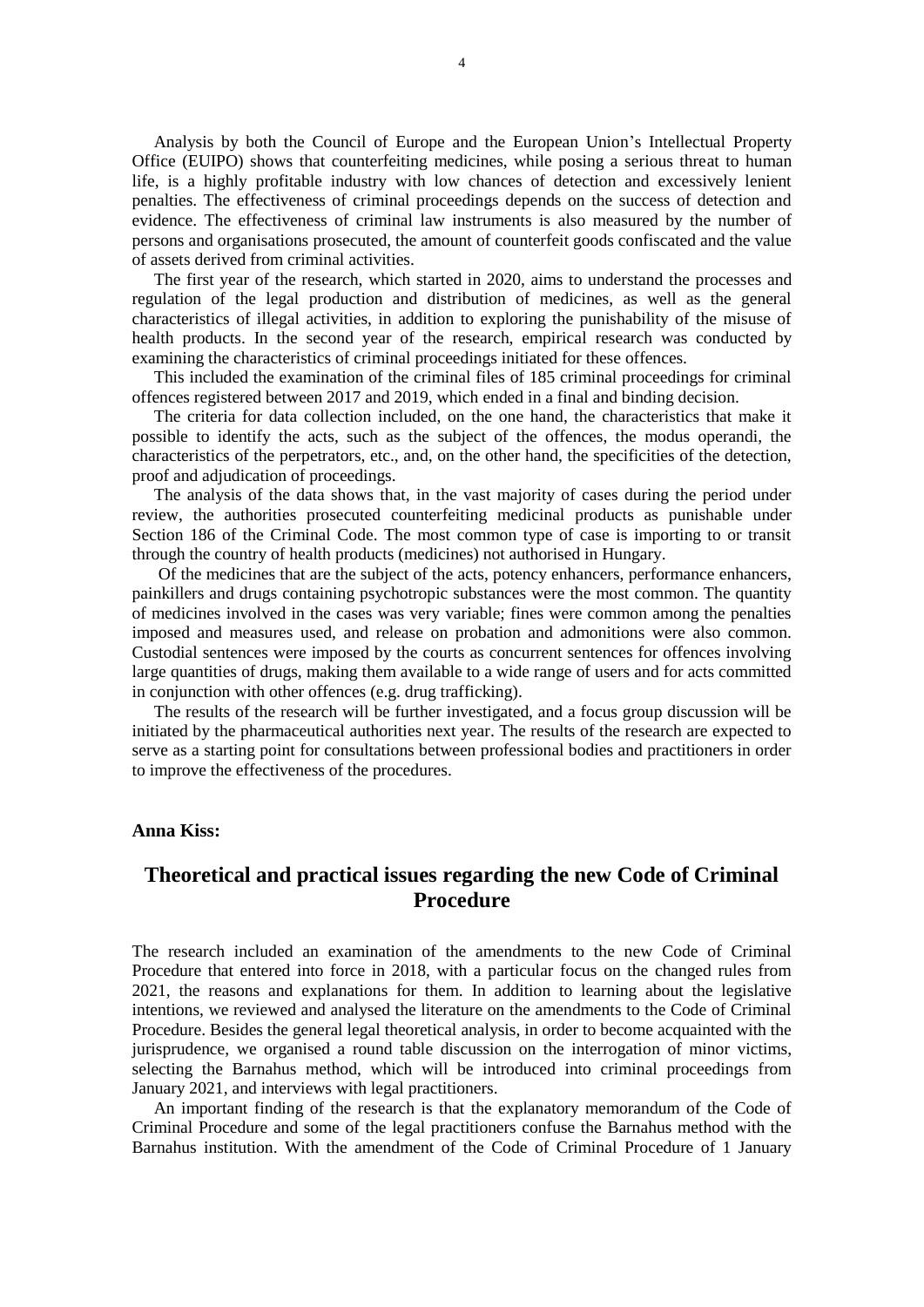2021, Barnahus appears as a method of interrogation in criminal proceedings, and only as a domestic variant of it; this is also only an option: thus, it is a specific Hungarian method in criminal procedures. In other words, the full integration of the legal instrument recommended by the EU and the COE to the Member States and the States Parties has not been achieved, although the explanatory memorandum of the act explicitly refers to it as Barnahus. An analysis of the interviews also shows that the 'Hungarian Barnahus' is one of the austerity measures and is not the same as what the literature actually understands as Barnahus. In this context, the domestic legislator amended the Code of Criminal Procedure only to the extent that it made a leniency measure applicable, at the discretion of the authority, in the criminal procedure instruments of special treatment: for victims and witnesses under the age of eighteen – who are procedural actors requiring special treatment by virtue of the law – and, additionally, for accused juveniles under the age of eighteen. As this is an interrogation method at the discretion of the authority, we assume that it will not be used in everyday practice; in other words, this sparing instrument will rarely be used in practice. Further research will be needed to confirm or refute this assumption, as it is a recent piece of legislation.

An important finding of the research is that the legal practitioners' position is not yet unanimous on the question of what kind of evidence is created as a result of the procedural act conducted by the Barnahus method, which can be performed within a limited framework, in the drama called criminal proceedings: can it be considered as testimonial evidence according to the rules of the Code of Criminal Procedure, or does it only create – in documentary form – objective evidence? Further research could answer this question as well.

### **György Virág – Judit Szabó:**

## <span id="page-4-0"></span>**The link between paedophilia and sexual offences against children**

Paedophilia is a phenomenon with a complex background, undoubtedly with important criminological implications.

The classification of sexual behaviours as 'not normal', the definition of sexual deviance or paraphilia, is spatially and temporally dependent, and varies from era to era and society to society. Paedophilia, i.e. sexual attraction exclusively or primarily to pre-adolescent or adolescent children, is still considered by psychiatry as a mental illness, a psychiatric disorder, and is included in both major nosological systems.

Although criminal law does not contain a term or a definition of paedophilia, it does sanction some forms of it under the offences of sexual freedom and sexual morality.

However, there are many misconceptions about it, about paraphilia and its connection with sexual criminal acts against children, sometimes by criminologists and other professionals, too.

The aim of our research is to review the definition, causal background, clinical characteristics and diagnostic criteria of paedophilia, and to examine its role in criminal acts against children, and summarise the knowledge on prevention and treatment. In addition to the literature review, we also used a qualitative empirical method: a focus group interview was conducted to collect and analyse the knowledge, experiences and opinions of legal practitioners and forensic mental health and psychological experts on different aspects of the topic under study.

Both the literature review and the focus group supported what the experts had said, that the vast majority of perpetrators of sexual offences against children are not clinically defined as paedophiles. We conclude that paedophilia as a mental disorder contributes only slightly to the motivational background of sexual offences against children, is of little or no relevance for the application of the law, since  $-$  at least according to the current practice  $-$  it does not affect the offsetting ability per se. This is why, in order to prevent crimes against children, it is necessary to move beyond equating the two phenomena and perhaps also to review the concept of 'paedophile offences', given its misleading nature.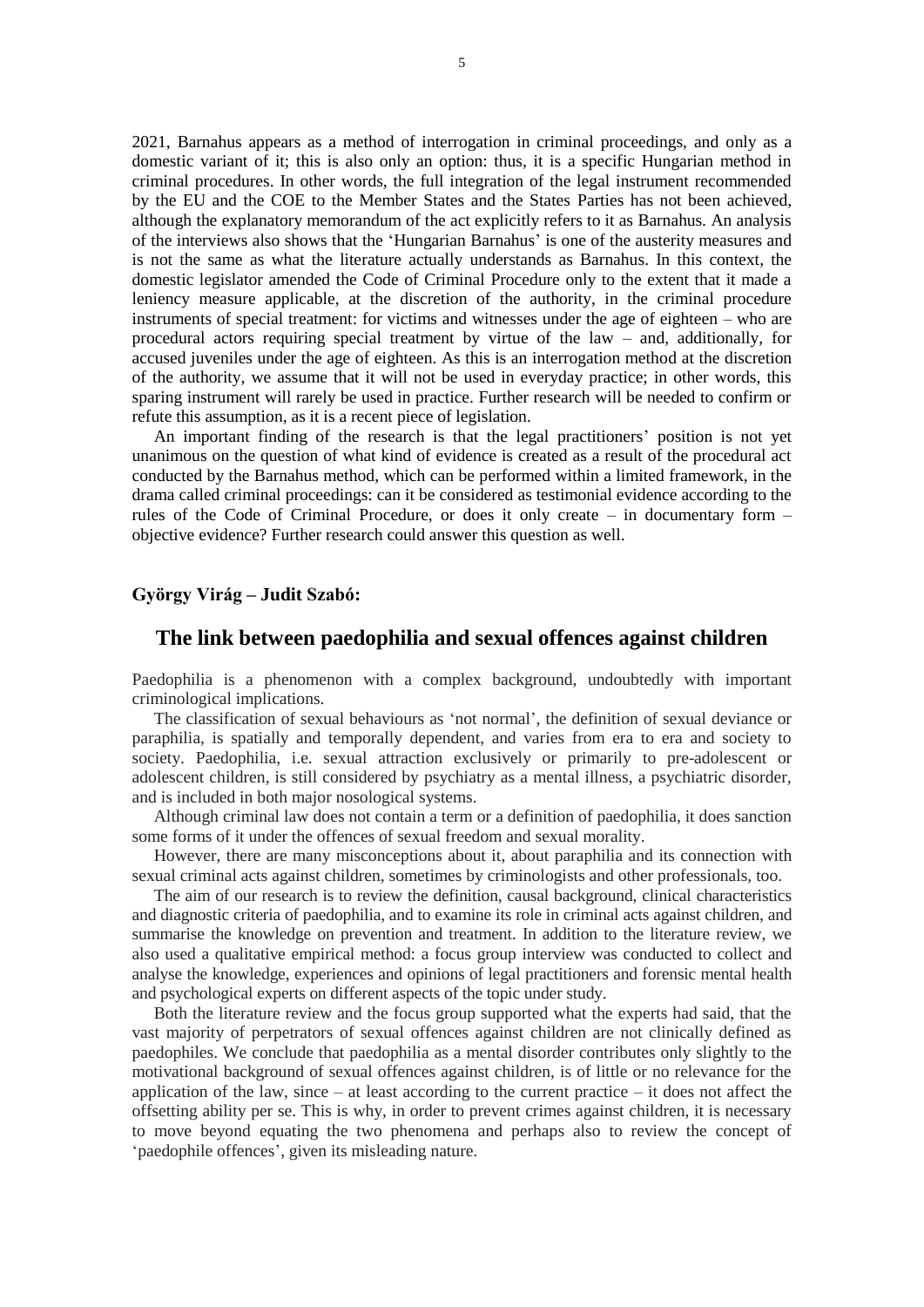Child protection requires a more complex approach that goes beyond the criminal justice system and psychiatric categories.

#### <span id="page-5-0"></span>**Gabriella Kármán – József Kó:**

### **Expert evidence in the light of the application of the law**

The aim of the research, which started in 2019, was to build on our previous theoretical studies on the subject and to examine the experience of forensic expert evidence in the application of the law, with a special focus on the implementation of the objectives of the new Act XXIX of 2016 on Judicial Experts and with particular attention to the anomalies previously encountered by the application of the law. Within the application of the law, the analysis focused on criminal jurisprudence, which is framed by the new Act XC of 2017 on Criminal Procedure and the evidentiary characteristics of criminal procedure. In our opinion, a comprehensive, multidisciplinary examination of expert evidence to assess the situation and to assist both experts and practitioners has become timely in the light of the new legislation.

The empirical research, conducted in 2020, used a questionnaire method among investigating authorities, prosecutors and the judiciary. At least one questionnaire was completed by each district and county organisation, which, together with the 668 completed questionnaires, suggests a representative result.

The year 2020 provided an opportunity to assess the practical experience of the prosecution and the court on the basis of the replies to the questionnaires. The questionnaires completed by the staff members of the investigating authorities, police and NAV (the tax authority) were processed in 2021.

In the vast majority of cases, the appointment of an expert and obtaining an expert opinion take place at the investigative stage, so we were looking for the investigating authorities' experiences of using experts. The responses indicate that, as expected, the expert is appointed by the investigating authority on its own initiative in the vast majority of cases, and by order of the prosecution in around 20% of cases. According to 80% of the responses, the expert is appointed from among the expert institutions.

Finding a competent expert is not a problem in the majority of cases, and colleagues' experience and the experts themselves can help in formulating the right questions.

It is primarily the task of the prosecution and the court to assess the credibility of the expert opinions when issuing the indictment and the final decision. This year, this issue has been examined in the context of a priority group of specialisations: forensic psychology and psychiatry. According to the responses of both prosecutors and judges, these two fields, among others, are particularly characterised by verbal designations based on the subjective judgement of the expert to express the degree of probability, and the most frequent areas of doubt as to the validity of the evidence.

Because of the specificities of the discipline on which they are based, these problems are also discussed in the foreign literature, and research to find solutions is ongoing.

The results of this research can be used as a starting point for further investigation of this and other findings.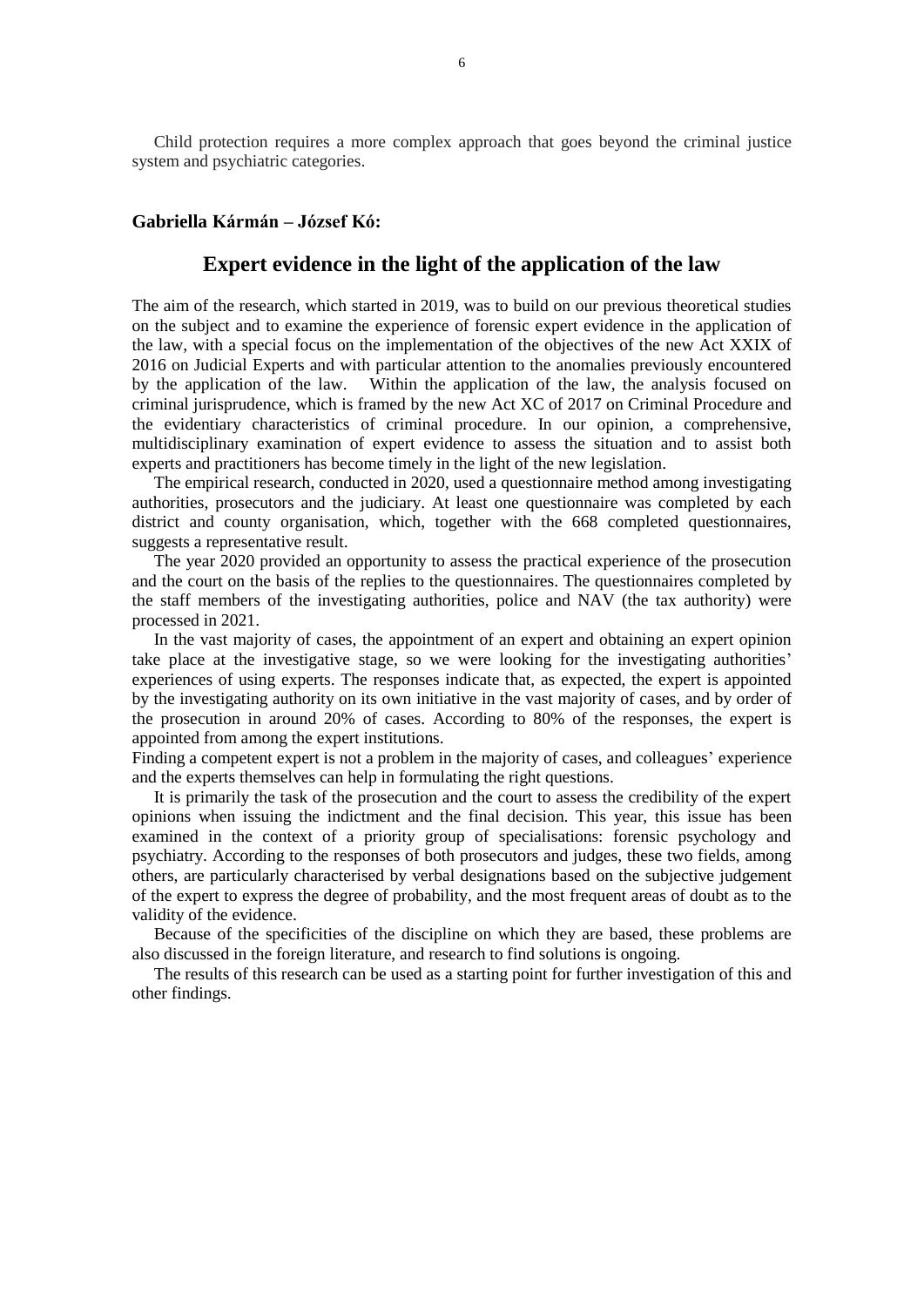# <span id="page-6-0"></span>**The impact of natural disasters and epidemics on the evolution of domestic violence: criminological characteristics of changes, prevention and management options**

The research was prompted by the pandemic caused by the Covid-19 virus in early 2020. The restrictions imposed to deal with the pandemic situation have had negative consequences in many areas of the economy and everyday life, have had a negative impact on the mental health of the population and have led to an increase in the volume of domestic violence worldwide, among other outcomes. The occurrence of these adverse changes was not unexpected or surprising in the light of previous experience of serious, sometimes near-global epidemics such as SARS-CoV and Ebola, as well as certain natural disasters and socio-economic crises. Understanding and analysing them can contribute to the expansion of preventive measures.

In light of this, our research sought to explore the impact of natural, technological and manmade calamities, epidemics and economic crises on domestic violence and to review interventions and measures to address the problem, with a particular focus on the outbreak of the Covid-19 pandemic in early 2020.

In addition to the literature, we relied on the analysis of statistical data from various sources for the months of the first wave of the Covid-19 pandemic to examine the relationship between the rise in domestic violence and the emergence of extreme situations. Among the factors underlying the association, the mediating role of mental disorders has been highlighted. We also provided a non-exhaustive overview of international efforts and developments to reduce the negative impact of the Covid19 pandemic on domestic violence and to address the problem.

The results of our research support the conclusion that natural disasters and epidemics, and more specifically the Covid19 pandemic and the associated constraints, lead to an increase in the incidence and severity of domestic violence, which places an even greater burden for societies to manage. Significant efforts have been made in many countries around the world to curb the problem, including ensuring that services and institutions to help, house and support victims can function smoothly or are adapted to the new situation, and raising awareness and providing information. Despite domestic figures consistent with international data indicating an upward trend, only a few specific measures have been taken in Hungary to reduce the negative impact of epidemiological restrictions on domestic violence and to address the consequences, although some progress has been made in the victim support system (also) independently of the pandemic. Further research is needed to develop specific tools and methods to adapt to the challenges of the new situation, which efforts should also benefit from the accumulated experience of previous natural disasters and epidemics.

### <span id="page-6-1"></span>**Ildikó Ritter:**

### **Characteristics of old-age criminality**

The age-crime curve (ACC) has an illustrious history in criminology. Several new analyses have recently emerged that have detected this change and have taken a different approach to the age-crime relationship than previous ones. The focus has been directed primarily at describing and explaining the micro-level relationship between age and crime propensity, whereas previously it was used to outline macro-level crime trends. The 'researchers of the new wave' have investigated whether the general decline in known crime reflects the decline in crime rates in individual age groups, i.e. whether it is a general trend or whether there is a different pattern in different age groups. While crime statistics, victimisation studies and results from large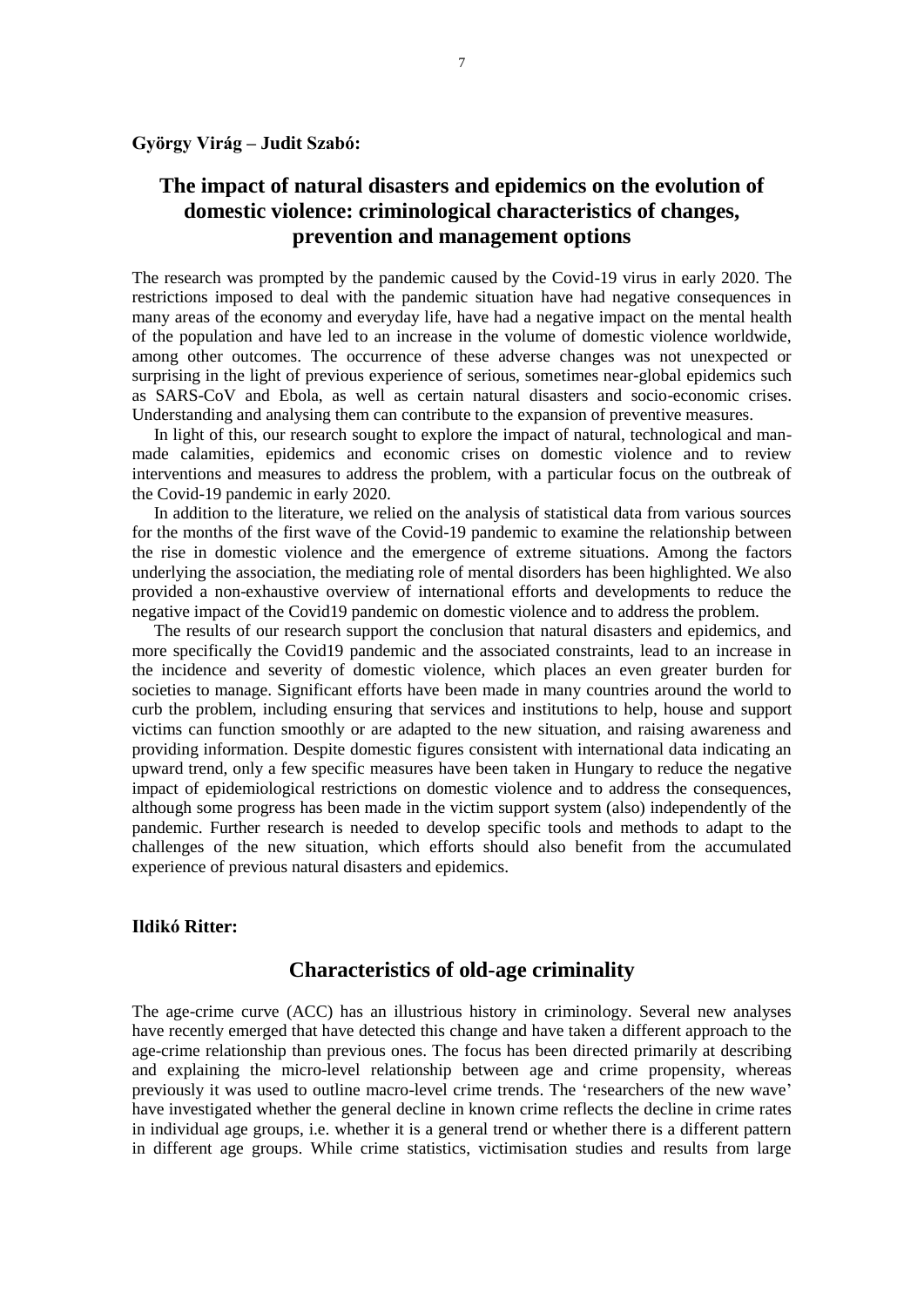sample population studies indicate that the prevalence of total crime is decreasing in developed countries, the intensity of certain crimes and age groups involved is increasing. This includes old-age perpetrators.

In the previous year, we examined the situation in Hungary based on the available literature; we analysed how the over-65 population's share of crime has evolved over the past 30 years and what the characteristics of the relevant population are. In the year under review, we used documentary analysis and processing criminal files to investigate the characteristics and current features of old-age crime in Hungary, and the methods that can be used to predict its short- and medium-term development.

The results of the study indicated that, if the social and legal environment does not change, a substantial change in the number of elements or proportion of elements in each age group of a society will also affect the age composition of the perpetrator population; an age group with an increasing number of elements or proportion of elements will also show an increasing number of elements or proportion of elements in the crime statistics. This relationship has been called the linear causal theory

However, the intensity of the change – whether it is a decrease or an increase – depends on a number of other factors. In other words, the linear causality shows only the macro-statistical direction of change, while the pace and spatial specificity of change are illustrated by other variables. These variables are called the linear causal coefficient.

If we want to use a macro-statistical change to model the future evolution of crime, it is not sufficient to predict the spread of a given segment of crime based on linear causality, since, without the calculation and knowledge of linear causal coefficients, we cannot obtain a credible forecast, and our results will not be valid and congruent. By interpreting linear causality in terms of the causal coefficient, we can arrive at the result of extensive or extensive linear causal theory, and from a theoretical point of view, at the result of extended or extensive linear causal theory.

If we accept this, we can add two comments to the age-crime curve and the explanations:

- although the classic 'bell curve' has not yet been questioned in relation to the macro or total crime that we know, it is becoming less and less relevant because it tells us less and less about the aetiology and morphology of crime, not to mention the micro-level characteristics; it is therefore not suitable for use in today's forecasting;
- at the same time, there is a need to start looking at the evolution of the extent and characteristics of crime by different age groups other than the classical ones (juvenile and adult), as the rapidly changing age composition of societies will have an impact on the qualitative and morphological characteristics of crime, not on its quantity. This will significantly redefine criminal policy, crime prevention strategies and affect the world of legislation and law enforcement.

The results of the study confirmed that social and/or health causal factors underlie a large proportion of criminality in old age, and that offending is associated with age-related biopsychological changes or illnesses, or with their social situation. Deviance and crime in old age can also be understood as the result of the combined and diverse effects of biopsychological and social changes affecting individuals as they enter an advanced stage of the life cycle.

#### <span id="page-7-0"></span>**László Tibor Nagy:**

### **Empirical analysis of robberies**

The research falls within the scope of the OKRI's investigation of violent crime against property, in the course of which vigilantism and plundering have been analysed in recent years. This year, a representative empirical study was conducted, based on the (PIS) Prosecution Information System, using a random selection method, by processing and evaluating data on 228 perpetrators (33.4%), 200 offences and 215 victims out of 683 indicted for robbery in 2019.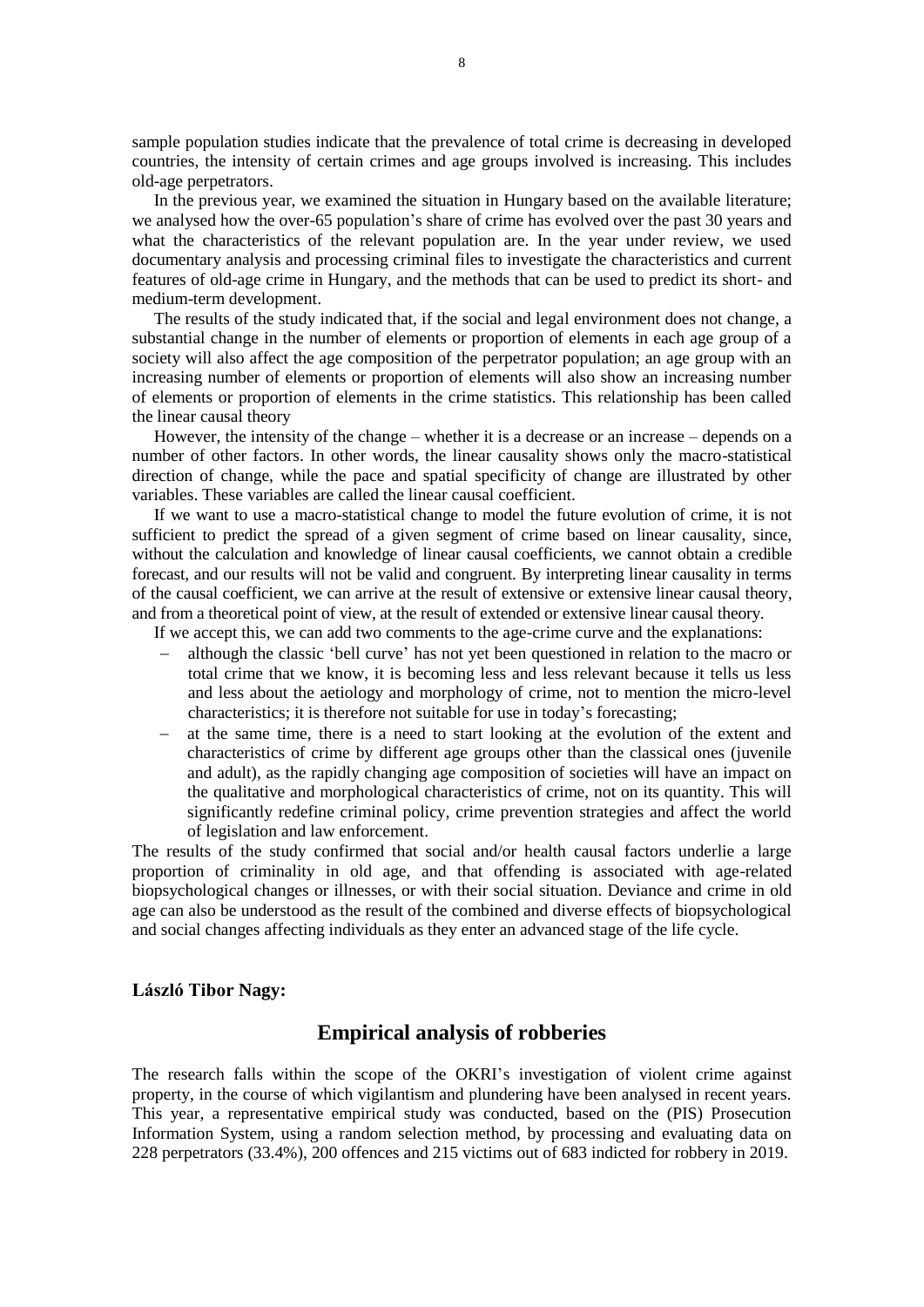The number of recorded robberies has fallen significantly in recent years, from 3,436 in 2000 to 616 criminal offences in 2020. Despite this, robbery remains the most serious offence in terms of material gravity and social danger, and is also the most serious violent crime against property.

Of the robberies investigated,  $82\%$  fell under Section  $365(1)(a)$  of the Criminal Code; that is, taking property was committed by force or threat against life or bodily integrity, and 18% of the cases were so-called keeping the thing robberies as defined in subsection 2, where the thief caught in the act applies force or threat against life or bodily integrity in order to keep the thing. There were no offences involving disabling a person by rendering them unconscious or incapable of self-defence in violation of subsection (1)(b).

Eighty percent of the acts were committed in cities, 19% of which in the capital, about half of the cases in public places, 14% in family houses and 8% in stations and vehicle stops.

The most common type of robbery was highway robbery (37%), followed by 'trick' robbery (10%), where the offender first gained the victim's trust, tried to do business with them, borrowed the stolen object for inspection or, for example, posed as a police officer. Assaults against staff in shops and catering establishments accounted for 9%. 49% of the acts can be assessed as premeditated. Among the objects involved in the offence (which could of course be several at the same time), cash (66% of acts), mobile phones (24%) and personal documents (10%) were the most common. The offence values were quite low, with 61% of offences not exceeding fifty thousand forints. There were only three cases of particularly large offences exceeding fifty million forints.

90% of the perpetrators were male, 60% were perpetrators, 32% were joint offenders, 6% were abettors and there was one indirect perpetrator. In terms of marital status, most were unmarried (61%), while 26% were in a life partnership. 30% had a casual job, 21% had a permanent job, while 17% were unemployed and only 22% had some kind of vocational qualification. 25% of the perpetrators were minors and three were children under the age of 14.

57% of the accused committed only the basic offence of robbery, while the most frequent classified offences were almost equally frequent (group offence 17%; armed 15%; offence against a person who is incapable of recognising or preventing the offence because of their age or disability 15%). The most frequent uses of violence were punching with the fist (25%), pushing the victim (20%), hitting with the palm of the hand in the face (11%) and kicking (9%). The use of no implements, physical force or threats alone was typical, while the use of knives was clearly dominant (11%). 31% of perpetrators committed the acts while under the influence of alcohol.

The majority of the defendants, 60%, had already been convicted; 34% had been sentenced to a custodial sentence, and 15% were also considered to be recidivists. 16% of those accused were examined by a mental health professional. All of them were found to have a personality disorder, without being declared mentally disordered for criminal law purposes. In terms of sanctions, three quarters of the accused were sentenced by the courts to non-suspended imprisonment, with suspended imprisonment or measures only being imposed typically in the case of juvenile defendants. The proportion of appeals was 64%, half of which did not change the punishment, 37% were more lenient and 13% more severe.

38% of the victims were women and 19% were under the age of 18. The most frequent victims were people who were alone in public places or in their homes, people working in shops, and young people and children who were physically weaker than their peers. Their habitual place of residence was typically the same as the place where the crime was committed. 59% of victims had not previously known the perpetrator, and 50% did not defend themselves against the perpetrator at all, usually because of the sudden and overwhelming nature of the attack. 18% of them were under the influence of alcohol at the time of the act. The majority of the victims suffered no injuries, 38% had minor injuries and 7% had serious injuries that healed in more than eight days. 29% of them did not suffer any direct financial loss because the act was at an attempted stage or the stolen property was owned by another natural or legal person. From a prophylactic point of view, some of the robberies could have been prevented, mainly if the victim had not been alone at the scene of the crime (sometimes in a drunken state), if they had not visibly used their mobile phone, did not show the money they were carrying, if the building had been protected by stronger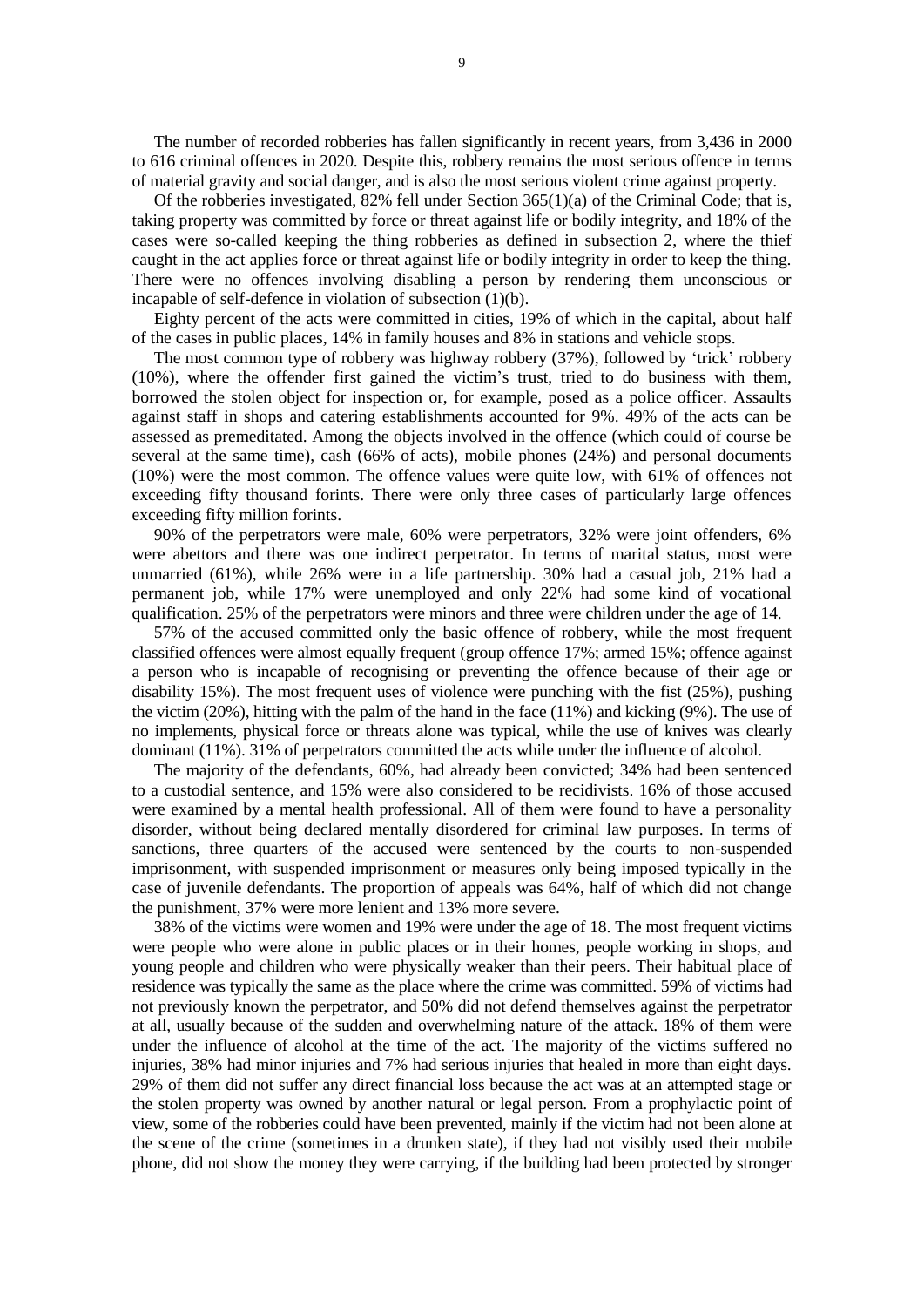windows and alarms, and in the case of children and juveniles, if teachers/carers had become aware of the acts sooner, which could have prevented continued offences.

In conclusion, the vast majority of robberies in the period under review were committed in an urban environment, in public places, by offenders in difficult financial circumstances, for a low value, with the aim of obtaining cash or a mobile phone, without serious planning, preparation or use of implements, against lone, physically weaker victims, using relatively little violence and causing at most minor injuries.

### <span id="page-9-0"></span>**Ágnes Solt:**

### **Exploring liaison as a tool for reintegration**

The research examined the development of liaison during and after the period of imprisonment. It is well known that keeping external relationships alive in prison conditions is difficult. The confinement, the limited communication possibilities, the limited duration of liaison conditions and the significant financial costs of keeping contact are all factors that place a heavy burden on both the prisoner and his family and contacts to maintain and nurture the relationship. It is observed that prisoners with intensive and balanced contacts are less likely to cause incidents in penal institutions and have lower recidivism rates. As the aim is successful reintegration after imprisonment, one of the means of which is the retaining power of the social network, the question is how far it is possible and what means can be used to help the prisoner to maintain positive relationships. At the beginning of the research, the question that has now become really topical was not raised: how the pandemic and the drastic series of measures that followed the pandemic affected the relationships of prisoners and the prisoners themselves.

The families and friends of recidivist, "jailbird" prisoners, i.e. some of their contacts, are also criminalised, so the environment itself is not suitable for avoiding recidivism and for reintegrating into society, into a community framed by social norms and laws. Therefore, especially in the case of juveniles, keeping contacts is not conducive to reintegration when coming from families and environments infected with a criminal background. However, at a time when the external environment can ensure that people stay away from crime, the reintegrating effect of penal institutions can be assessed, which can be achieved by facilitating keeping contact. The research therefore followed the lives of people for about 3 years (varying from individual to individual, depending on the length of the sentence) who were first-time prisoners, had a high IQ, were considered to be of higher status in society, had been sentenced to several years in prison and had family relationships that were able to support them in coping with the sentence and then continuing to live law-abiding lives. It is particularly interesting to see how and in what quality relationships are maintained along such criteria (perhaps how these positive relationships can be facilitated/not hindered without budgetary expenditure) and what the impact of the relationship or its loss is on the individual in the autonomy-depriving environment of prison and then in the years following release. In the current epidemiological situation, the range of issues has been further expanded. What impact does the total lack of personal interaction have on prisoners and their relatives? What is riskier in terms of a one-year period: the complete and total cessation of personal relations without exception, or receiving visits and authorising leave being subject to strict conditions, while minimising the risk of epidemiological risk?

There are some typical characteristics that appear uniformly in everyone – in behaviour in prison, in decisions, in changing values, in desires and fears – that seem likely to be uniformly common to a similar group of perpetrators. We can also draw conclusions that can help to complete the range of considerations to be taken into account when deciding on preferences and risk rating, and the practice of imposing penalties may also be supplemented with aspects to consider.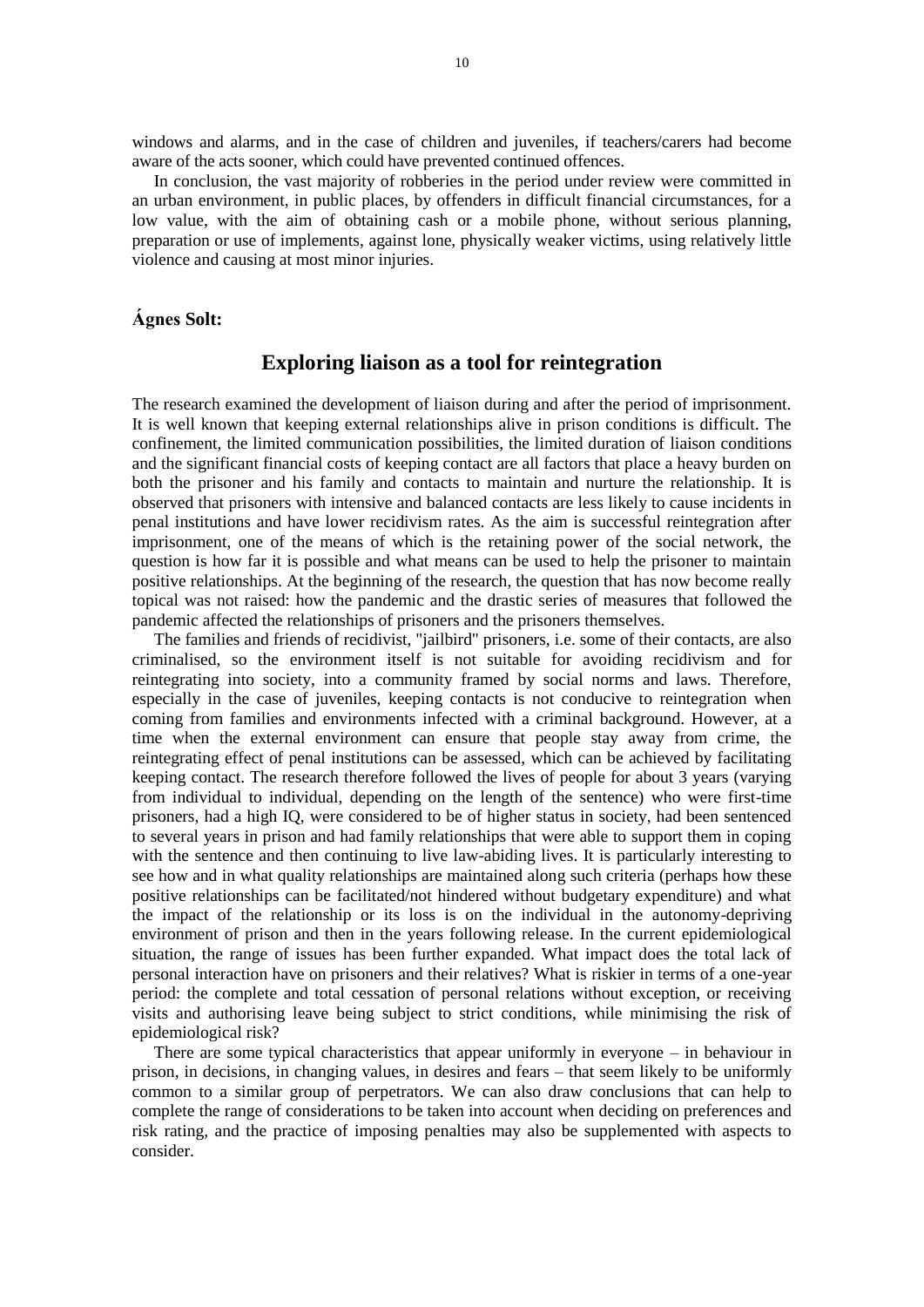From each case, typical characteristics are observed that are uniformly plausible for detainees meeting the criteria for inclusion in the sample.

Middle-aged, first-time offenders, defined in the literature as white-collar perpetrators, with a high social status prior to entering the penal institution, are typically those who consciously prepare to serve their sentence prior to entering the penal institution, for which they choose similar coping strategies, with a planned timetable. They try to make the most of their time by studying, reading and exercising. The main focus is on maximising the conditions of the benefits, minimising risk and avoiding confrontation with other prisoners and staff in the penal institution.

During the period of imprisonment, there is an increase in defiance and bitterness, which is the main internal driving force for survival.

It is positive that the basic values and priorities of life change significantly during the period of imprisonment: work, success and material well-being are devalued, while family and close family ties are given priority. All this is happening within a year, and there is a good chance that it will make a lasting difference.

It is characterised by a reassessment of previous behaviour prior to the punishment and its consequences, and, even if the convict considers the punishment excessive, self-critical reflection and introspection, and by drawing appropriate conclusions for future behaviour.

A complete breakdown and negation of faith in the justice system can be observed uniformly, and a suspicion and loss of confidence in the social and legal regulation of economic life and the functioning of institutions, which is close to paranoia, and which largely determines the subsequent economic and work activities of the prisoner.

### **Szilveszter Póczik – Orsolya Bolyky – Eszter Sárik:**

# <span id="page-10-0"></span>**Examining the primary and secondary social impacts of the Covid19 pandemic, with a special focus on specific forms of crime**

The study presents the results so far of the Covid working group set up at the Institute in September 2020, a criminological assessment of the situation. Although we have had access to 2020 data since the start of the survey, the available data cannot be considered definitive at this stage due to the specificities of criminal statistics registration. In the final study, we present the findings that can safely be formulated at this stage of the research. The results undoubtedly show that the Covid pandemic has brought about structural changes in society. New phenomena have also emerged in the field of crime, both globally and in Hungary. Although in Hungary, unlike in Western European countries, there were no violent protest movements, and the number of violent acts seemed to decrease during the pandemic, new forms of hatred emerged, not reaching the level of criminality, but certainly threatening. Citizens have bought more unlicensed weapons, and acts of domestic violence are on the rise, as in other countries as a result of confinement together and other negative social influences.

The pandemic has made it necessary to move much of the administrative and economic administration and personal communication online. However, this has opened the door wider to cybercrimes such as phishing, and fraudsters and counterfeiters operating in the online space, while some old forms of fraud have also been given new power in the offline space. To protect the health of citizens and to prevent the spread of fake news, the Hungarian government has also considered it necessary to introduce special legal rules. The study also describes the legal changes. The analysis of the pandemic to date has made it possible to identify some relevant phenomena and to integrate the currently available statistical data.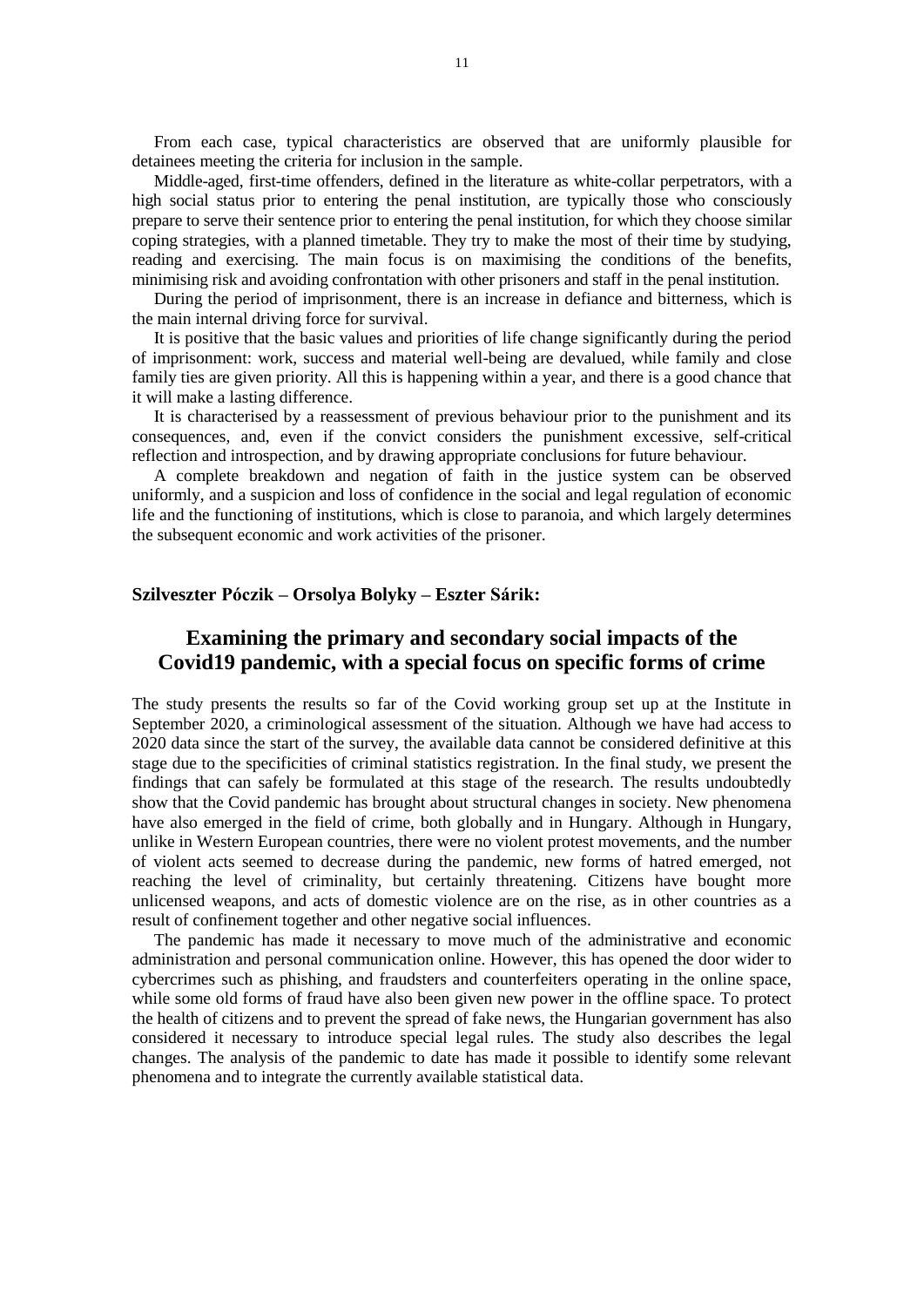### <span id="page-11-0"></span>**Renáta Garai:**

## **Domestic violence in the light of the jurisprudence (validity, effectiveness)**

The focus of the research is on the practical manifestation of the facts of relationship violence under Section 212/A of the Criminal Code. Through professional roundtables, focus group discussions and interviews, we have mapped out at national level how the law on this crime is being applied by the various authorities and family and child protection services, and how much the people concerned know about it and what changes they perceive in the light of the new rules. The basic principles of criminal law protection, the relationship between the new Code of Criminal Procedure and relationship violence, the requirement of special treatment and childfriendly justice, as well as the issues of secondary and tertiary victimisation were also included in the research, and the ORFK (National Police Headquarters) Instruction 2/2018 (25 January) on the police tasks related to the handling of violence between relatives was also a focus.

Obligations and non-options are contained in the legal provisions, and the research examined the enforcement of these and their actual application in everyday life, or the lack of it, or the failure to apply them. The experiences of the peer consultations and the reports from members of the family and child protection referral system show serious problems that need to be tackled immediately, and provide a basis for criticism:

- investigating authorities still do not pay sufficient attention to correct classification, so that investigations are ordered into the underlying offence (typically bodily harm, harassment, criminal damage, violation of personal freedom, etc.);
- a significant proportion of police stations consider the whole of the offence to be punishable by private petition and to be subsidiary, thus providing victims with illegal information;
- they omit essential investigative acts in cases of turns of relational violence that are prosecuted ex officio, and do not draw victims' attention to the future significance of circumstantial evidence;
- the inadequacy of the alert system, the unavailability of a safety net and the attitude of the authorities in dealing with the problem contribute greatly to the vulnerability of victims;
- victims ask for real and tangible help when the legislative basis is in place.

Overall, it can be said that the application of the law is often based on misconceptions and old habits, and although the authorities are aware of the dynamics of domestic violence and its characteristics, these procedures are, to a large extent, still on the way to being terminated. In the future, the prosecutor/prosecutor's office supervising the rule of law should pay more attention to the work of the police and report any illegal decisions without delay.

The background to criminal offences between relatives can be understood in a complex and complicated system, in which all links in the chain function as actors of significant importance. Real and effective help for victims of violence within the walls of the home can only be achieved by joining forces, thinking together, eliminating current practices and holding accountable those individuals and organisations who are obliged to take action.

#### <span id="page-11-1"></span>**Ágnes Solt:**

## **Examining the sociological context of parricide**

The aim of the research is to come closer to answering the question of how and after what kind of antecedents someone reaches the point of killing their own mother or father. What do we have in common regarding the perpetrators and the parent-child relationship and its dynamics?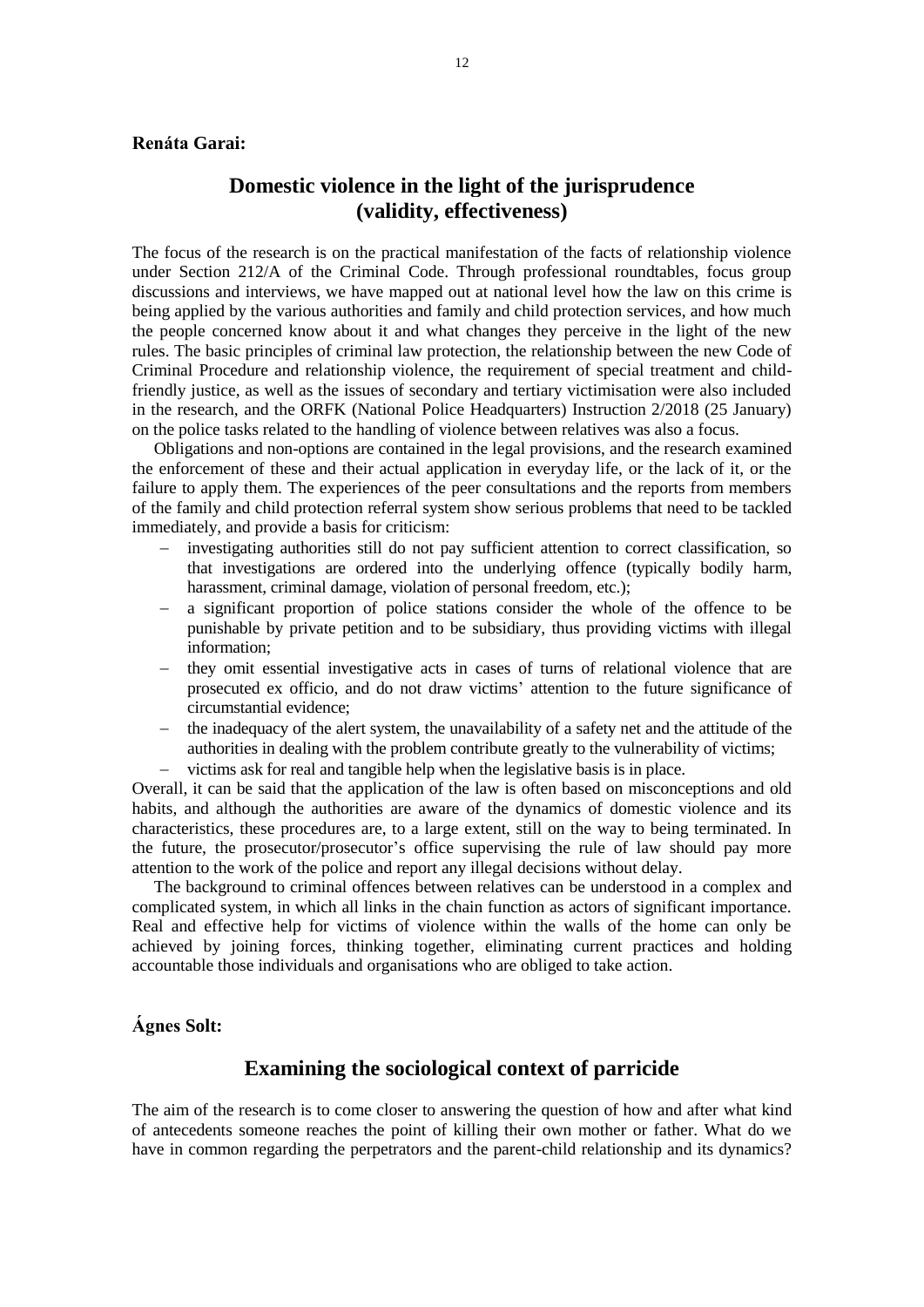What are the motives which, by analysing, presenting and summarising them, can make the phenomenon of parricide more comprehensible to us?

In this research report, we first present some data and research findings on the issue of parental abuse and parricide, as well as the findings of the scarce literature. We take a look at the studies on parricide and the reflections they contain. The sample and methodology of the empirical research are then presented, followed by the results of the file processing.

The phenomenon of parental abuse became widespread and problematic in our society at a time when the number of divorces and single-parent family models that emerge from divorce has increased significantly. In the case of parental abuse, the two most common sets of circumstances and recurrent characteristics are the following:

- 1) repeated assaults by a minor or young adult son on his mother, and
- 2) abuse by an adult person with a disability, often an addict and/or suffering from a psychiatric illness, against an elderly, weak and vulnerable parent living in the same household.

Parental abuse can lead to taking a parent's life, but this only occurs in extreme, tragic cases and cannot be considered common. Observing parricide and its broadly interpreted circumstances, we can see that, although there is an overlap in the concomitant factors that typically occur, we can nevertheless speak of a phenomenon with at least partially distinguishable characteristics. In the case of parricide, there are three typical situations, one of which overlaps completely with a typical set of circumstances of parental abuse: this is the homicide or attempted homicide by an adult person suffering from a psychiatric disorder against an elderly parent living in the same household.

Another typical context of parental abuse and parricide differs in that the teenager or young adult who abuses their mother is typically different from the teenager or young adult who kills their parent. The fundamental difference is that, in the past, the young perpetrator in homicide cases was typically a child who had been abused by a parent or had grown up with deep trauma, while the young male child who typically abused his mother had no history of abuse or subjective harm from his abused parent in childhood. The third case of a typical environment preceding and surrounding a parricide is that of a parent who is helpless and in need of care, neglected by an adult, often elderly child, and the victim dies due to negligence.

Both the phenomenon and frequency of parental abuse and parricide highlight the dysfunctionality of the social safety net:

- inadequate care for psychiatric patients;
- the inability to look after themselves and vulnerability of elderly people who are helpless, and;
- shortcomings in child protection.

The research and its present results once again draw attention to the indispensable importance of prevention and the social care system, which could and should be the primary and most important means of crime prevention.

#### **Szilveszter Póczik:**

# <span id="page-12-0"></span>**A systematic analysis of the international refugee crisis that started in 2015 and the social reactions to it from an international and domestic legal and criminological perspective**

Digging deeper into the causes of the 2015 refugee crisis, we have previously established that the large-scale emigration of populations from the Middle East and North Africa is the result of economic and political processes that can be measured in historical time horizons. The war in Syria and other related theatres of war, as well as the terrorist activity closely linked to it, have forced millions of refugees to flee their homes or emigrate. In this study, we have shown that the greater region of North Africa and the Middle East, which has been a permanent crisis zone since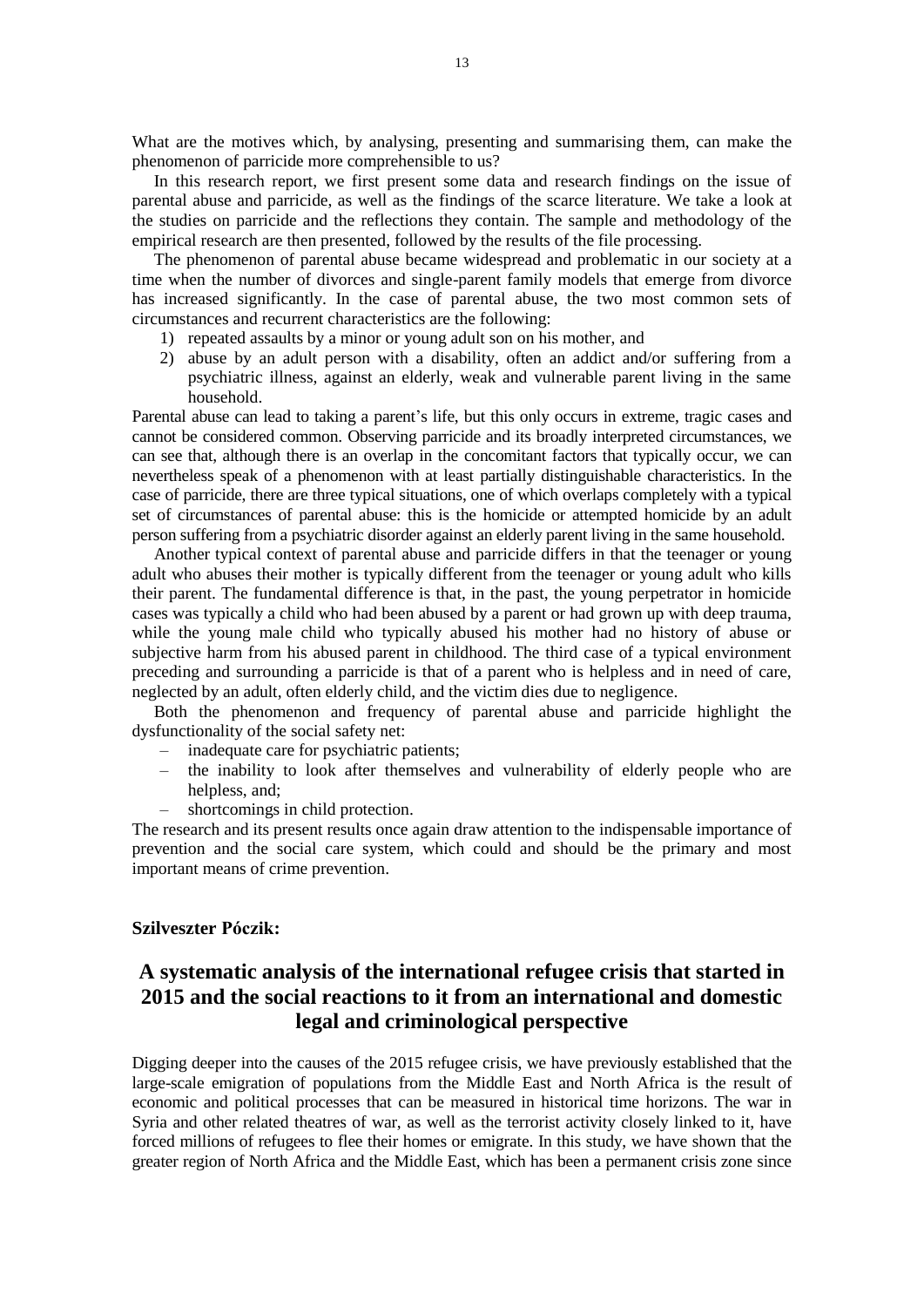the end of the colonial period, is the main source of mass migration today. One of the main causes of the refugee crisis in 2015 was the Islamic State and its consistent genocide, which triggered a tsunami-like global migration wave following a slow migration surge after 2010. In the absence of a common European approach to migration, some countries have been forced to set up border barriers using different technical means. The technical border barriers presented illustrate that the EU has not found a universally applicable, generally accepted approach to recent security challenges. While the erection of physical barriers runs counter to humanitarian principles that call for the protection and integration of refugees, the mass nature of migration and the security risks associated with mass immigration require independent state solutions, especially if there is a lack of international support. Despite the expectations associated with the dismantling of the Iron Curtain, Europe has now moved from being a region of free movement to a region of border fences, but the strengthening of technical border protection has proved successful against asymmetric threats, transnational organised crime and terrorist infiltration. The countries mentioned in the analysis, which protect their borders using technical barriers, are not only strengthening border controls out of self-interest, but also to protect other European countries, existing administrative and social structures and regional stability and security in Europe.

### <span id="page-13-0"></span>**Eszter Sárik:**

## **Social perceptions of personally motivated harassment**

The issue of the criminal offence of harassment was examined from a legal and criminological perspective in 2020, primarily on the basis of legislation and international and national literature. The results of the investigation showed that harassment cannot be considered a homogeneous phenomenon from a legal or criminological point of view: the behaviours of the perpetrators are extremely diverse, and it is almost impossible to count the different types of behaviour due to the high level of creativity of the perpetrators. The study has revealed a gap in our knowledge of the phenomenon of harassment in Hungary and, from a scientific point of view, what people in general think about personally motivated harassment. International (primarily Anglo-Saxon) literature has shown that the gender of the respondent has a greater influence on the perception of harassment and attitudes towards the phenomenon than whether the person has ever been affected by the issue. To prove (or disprove) the hypothesis, an online questionnaire was compiled that probed several things in addition to the basic hypothesis. In addition to demographic data (age, gender, education, labour market position, living environment, financial situation), the survey also looked at the social perception of gender roles and the social characteristics of perceptions of harassment. The volume of harassment, the characteristics of perpetrators and victims of harassment, the dynamics of harassment and its prevention were all surveyed, in addition to the specific harassment suffered at an individual level. We shared the questionnaire on our Facebook community site and with our personal circle of contacts (reaching out to groups), so the findings are not nationally representative, but the completion reflects the attitudes of the groups and individuals we reached, which, with almost 3000 respondents, are findings that can be further considered.

### **Szandra Windt:**

## <span id="page-13-1"></span>**Criminological and sociological characteristics of child prostitution**

Country-specific characteristics of the phenomenon of trafficking in persons are summarised annually by the US in the TIP (Trafficking in Persons) report. The section on Hungary in 2020 reads that "under Section 203 it was a criminal offence to 'prostitute a child' or 'provide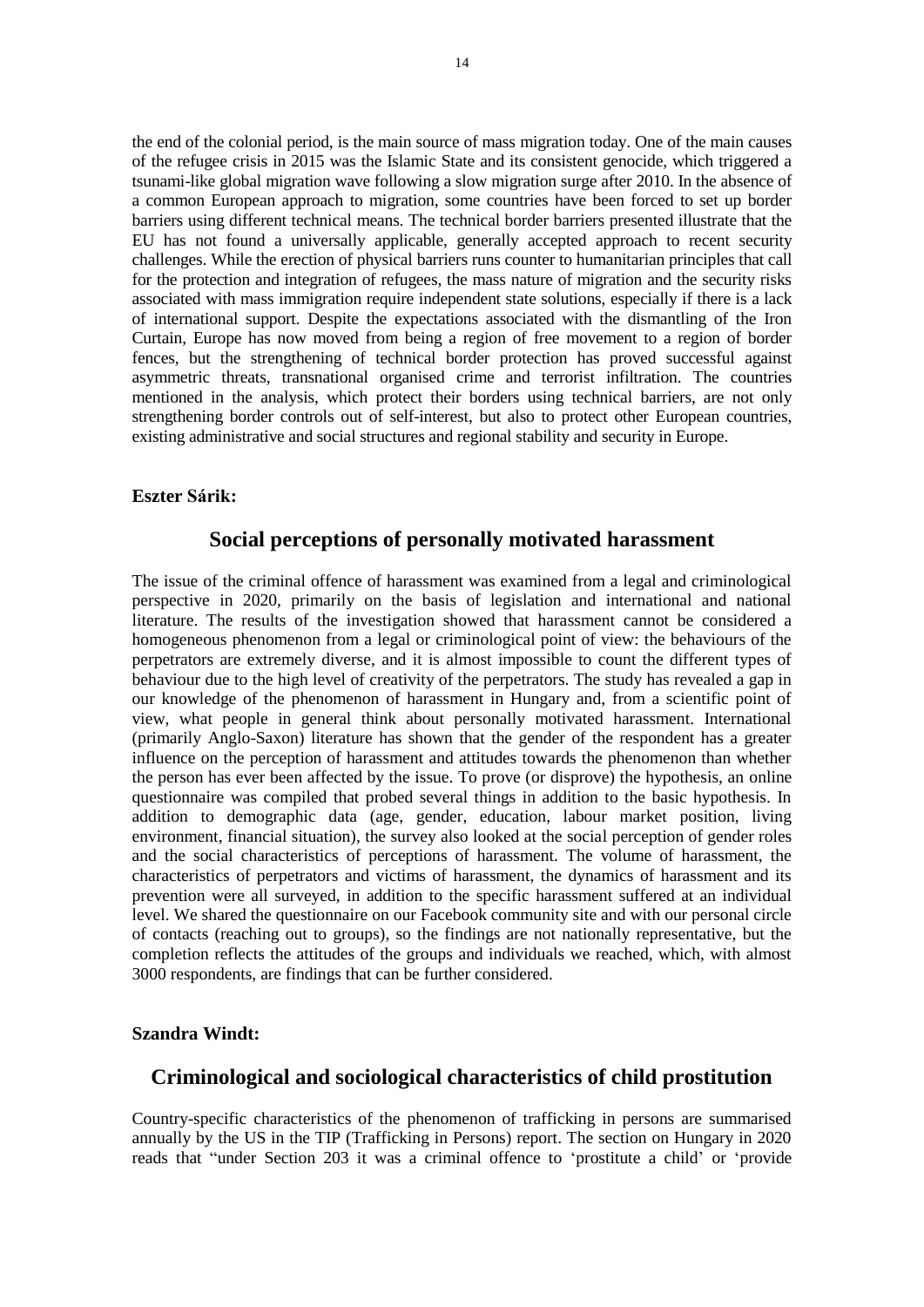remuneration for a sexual act with a child' and therefore a prison sentence of up to three years was imposed, which was not sufficiently severe" – until 30 June 2020. The level of penalties that can be imposed on the basis of these facts has only increased if a person "is supported in whole or in part" from exploiting such a child, or runs or operates a brothel for the purpose of exploiting a child for such purposes. Exploitation of child prostitution (Section 203 of the Criminal Code) is not a 'significant' criminal offence according to criminal statistics, although the figures are higher than those collected under Section 192 of the Criminal Code. Since 1 July 2013, the number of registered criminal offences exceeded 50 in 2015, but was otherwise much lower. In the period under review (2014-2020), there were a total of 212 recorded offences that were classified under Section 203 of the Criminal Code.

The exploitation of child prostitution was typically accomplished by Hungarian men offering consideration or maintenance to the detriment of Hungarian victims. In other words, the user, the client, on the one hand, and the child abuser who exploits the child and lives off the money they earn, on the other, are the perpetrators of these acts.

In 2020, we requested domestic prosecution files for the last seven years from every county. A total of 89 files were processed, involving 140 perpetrators and 159 victims: 141 girls (89%) and 18 boys (11%). Victims of child prostitution tend to come from children's homes, foster care and dysfunctional families: in addition to street prostitution, internet advertising is becoming increasingly common.

In the case of exploitation of child prostitution (as in the case of trafficking in human beings, Section 192 of the Criminal Code), detection and proof are difficult due to the emotional (and financial) dependence of the person forced or coerced into prostitution by the perpetrator, and the fact that the child is often forced to perform sexual services by threats or abuse.

In the experience of prosecutors in recent years, victims also tend to be more concerned that the authorities should not be informed of the crime. On 8 October 2021, experts from the Ministry of Interior, the Budapest-Capital Regional Court, the National Police Headquarters, the Prosecutor General's Office, the Hearing and Therapy Department of the National Child Protection Service and the Rákospalota Rehabilitation Institute and Central Special Children's Home of the Ministry of Human Capacities participated in a meeting held at OKRI. This discussion covered prevention options, changing attitudes, the role of peers, lessons learned from the universal protection measure and the impact of the Covid19 pandemic.

## **B) RESEARCH COMMISSIONED BY THE PROSECUTOR'S OFFICES**

#### <span id="page-14-0"></span>**Petronella Deres:**

# **Insurance of property liable to confiscation or forfeiture and of property located abroad as security for a civil claim**

The definition and 'treatment' of criminal property is not a new problem in practice and in academic research, and the issues of securing 'crime-related property', which are the subject of research, should be discussed in the context of property recovery.

According to Ervin Belovics, "one of the essential elements of effective action against crime is to prevent the accumulation of wealth resulting from the perpetration of criminal acts".

On the one hand, discovering and securing the proceeds of crime deprives the perpetrator of the criminal act of meaning, and on the other hand, the recovery of the proceeds provides a basis for the victim's compensation.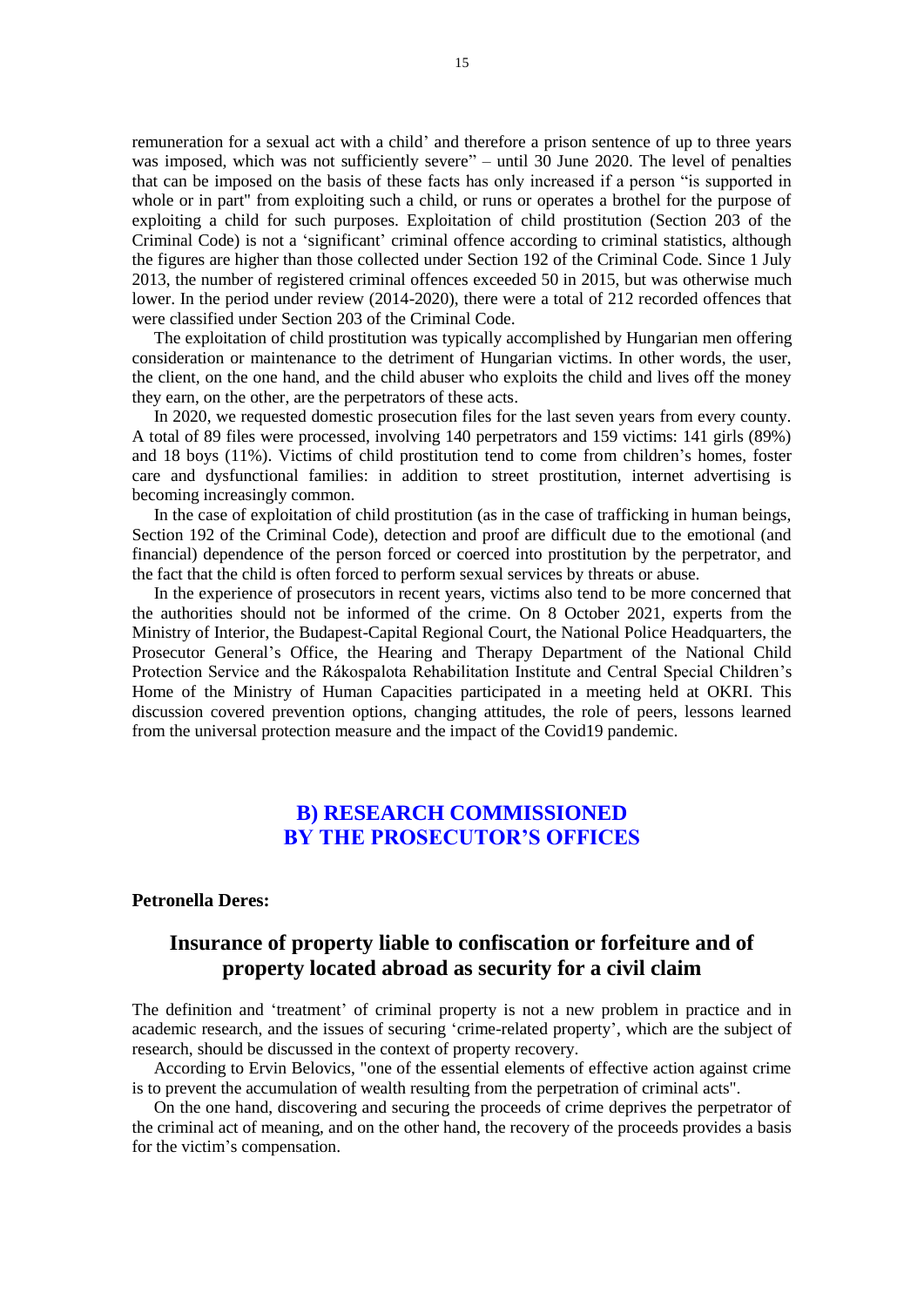In presenting the international scene, the research has reviewed the main international documents that have achieved notable results: the foundations of EU legislation were laid, and the European Union has kept the issue on the agenda, adopting a growing number of instruments. Hungarian criminal law and criminal procedure legislation is in line with international and European rules, and the relevant legal instruments are regulated in the legislation and instruments are identified in the research. The new Hungarian Code of Criminal Procedure has changed the system of procedural actions for the recovery of crime-related property, because this is a priority in criminal proceedings.

The empirical phase of the research included a nationwide questionnaire survey, the aim of which was to map out how the law enforcer evaluates the topic under investigation in criminal proceedings, and what specific experiences and opinions they have on it. The evaluation of the questionnaire sent to the county prosecutor's offices and the Budapest-Capital Prosecutor General's Office (consisting of 26 questions, a total of 160 received) was carried out within the framework of the study. The questionnaire was filled in by prosecutors who were familiar with the issues covered by the research.

Overall, it can be concluded that the need to recover and confiscate the proceeds of crime has become a priority in recent decades, and the need to recover and confiscate the proceeds of crime has emerged as a key crime control mechanism at national and international level, which is a complex, multifaceted process and takes place in several stages; the provisions on freezing, seizure and confiscation are contained in a number of important procedural laws at different levels. The difficulties caused by cross-border organised and serious crime have increased in the European Union. Problems in domestic law enforcement include the cumbersome and timeconsuming process of obtaining data from different countries, sometimes lack of cooperation between countries, mapping money trails and the lack of technical expertise and resources of judicial authorities.

The empirical part of the research also touches upon the issue of new information technologies (including the phenomenon of cryptocurrencies), which the currently available legal instruments may not be sufficient to detect and secure.

### **Krisztina Farkas – Katalin Tilki:**

# <span id="page-15-0"></span>**Limitations on the admissibility of the results of covert means as evidence in domestic judicial practice**

The research aimed to explore the practical experience of the use in criminal proceedings of evidence obtained using covert means regulated by the Code of Criminal Procedure, which entered into force on 1 July 2018. The main objective was to examine to what extent and within what limits the results of the use of covert means can be used as evidence in criminal proceedings.

One of the most significant innovations of the Code of Criminal Procedure is the creation of a new model of covert criminal intelligence for the detection and proof of criminal offences, known as covert means. Covert means are divided into three categories, depending on whether their use is subject to authorisation by a judge or prosecutor, or whether such authorisation is not required.

The sources and methods of the research covered several levels: the theoretical foundations were processed and compiled with the help of a review of the legislative background and the authoritative domestic literature. This was the basis for the empirical research, in which criminal records were examined. The cases under examination were those in which covert means were used after 1 July 2018 and the case was concluded with a final and binding judgment by 31 December 2020. The county prosecutor's offices have provided very useful practical experience. As a next stage, a focus group discussion took place, where representatives of all three professional orders (police, judiciary, prosecution) expressed their views. The participants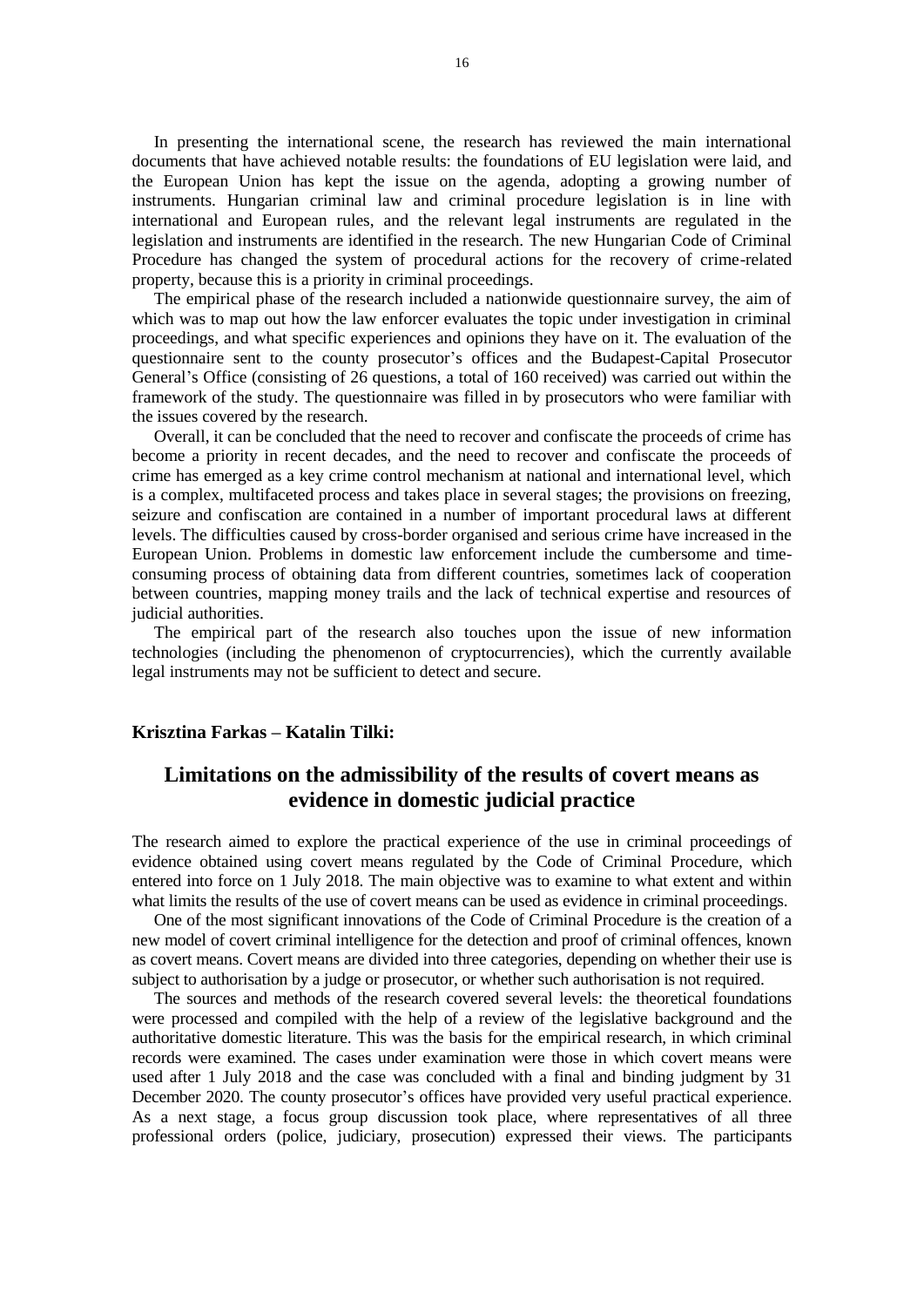described the characteristics and potential applications of each process, while highlighting the following problems:

- identifying who can be intercepted/observed and deciding what part of their conversations can be used as evidence;
- the obligation to delete the data obtained through the use of the covert means within 30 days;
- the information obtained during the interception is irrelevant to the main case but is significant in another case;
- the date of the assessment of the available data and, in this context, the deletion of the audio material generated during the interception;
- provocation;
- $\mu$ undercover investigator secret collaborator plea bargaining relationship;
- the use of information obtained for another criminal offence specified in the authorisation or against another perpetrator;
- file management practices.

Given the relatively short time that has elapsed since the entry into force of the new Code of Criminal Procedure, no general conclusions can be drawn at present with regard to judicial practice on the legality of the use of covert means, particularly in view of the fact that criminal proceedings are still ongoing in a number of cases.

The most commonly used covert means is interception with a judicial warrant. Also common is the monitoring of information systems conducted under a judicial warrant, whereby the evidence obtained is much more useful for evidence and detection than intercepted material. The covert means subject to the prosecutor's authorisation introduced by the Code of Criminal Procedure have so far rarely been used in practice. Of these, the undercover investigator and the prospect of avoiding criminal prosecution (investigative bargaining) are currently of particular importance. There is a shift in attitudes, with other covert means increasingly coming to the fore, in addition to interception with a judicial warrant. This is a slow process that will take several years, but the trend is encouraging.

#### **Krisztina Farkas:**

# <span id="page-16-0"></span>**Restrictions on the right of access to documents as interpreted by the Court of Justice of the European Union**

The aim of the research is to explore the interpretation of the right of access to documents in the jurisprudence of the Court of Justice of the European Union (CJEU) and to examine the problems arising from the literature and the jurisprudence of the CJEU. The research aimed to find out whether the rules of Act XC of 2017 on Criminal Procedure (Sections 100-101 of the Code of Criminal Procedure) are in line with the jurisprudence of the CJEU.

The right of access to documents is a reflection of the rights of persons involved in criminal proceedings guaranteed by the Code of Criminal Procedure, and any restriction of this right is an obstacle to the exercise of the rights guaranteed by the Code of Criminal Procedure. The right of access to documents is an aspect of the right to a fair trial, part of the right to information. It is important to make a distinction, of what material may be accessed by which subject at which stages of the procedure.

The research was based on a review of the relevant domestic legislation and EU documents, a review of domestic and foreign literature and an analysis of the jurisprudence of the CJEU.

The theoretical foundations were processed with the help of a review of the legislative background and the authoritative domestic literature. This was followed by an exploration and evaluation of the jurisprudence of the CJEU.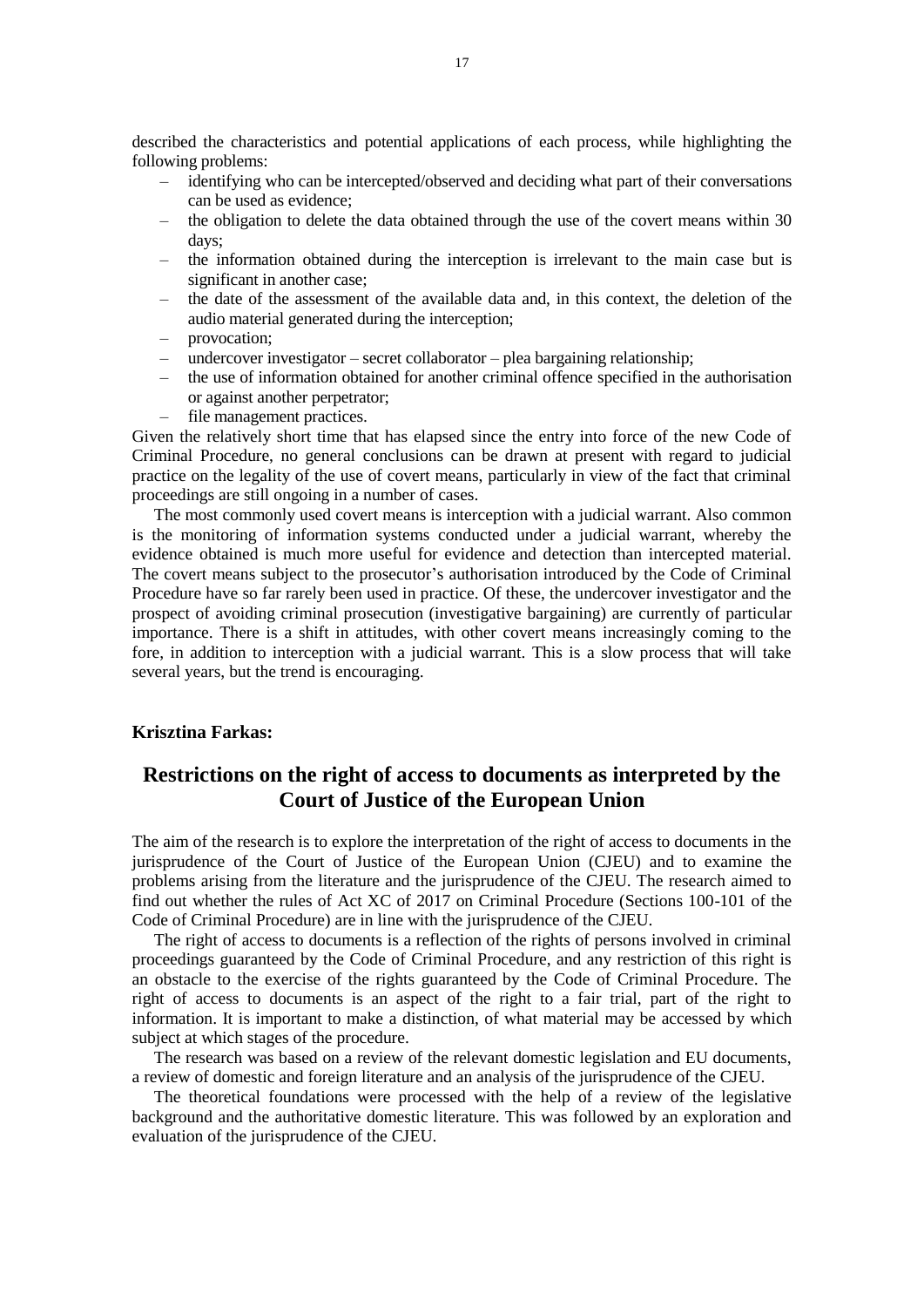The right of access to documents is enshrined in the jurisprudence of the European Court of Human Rights (ECtHR) in relation to the right to a fair trial. The European Union Directive 2012/13/EU ensures access to the case file in the context of the right to information for the accused. The CJEU addressed the issue in its judgment in C-612/15, Kolev and others; no jurisprudence is currently available on this. The definition of the limits of access to the case file is possible on the basis of the principles established in the case-law of the ECtHR (European Court of Human Rights): the ECtHR also refers to the right of access to the file of the accused in relation to Article 6 of the European Convention on Human Rights, the right of defence and the principle of equality of arms. The practice of the ECtHR also provided the basis for the draft of the directive.

In parallel with the protection of the rights of the accused, there is also a trend towards harmonisation of EU law in relation to the strengthening of victims' rights. In Directive 2012/29/EU establishing minimum standards on the rights, support and protection of victims of crime, the right of victims to information on the case has been highlighted.

The right of access to documents is not absolute; it must be weighed against other interests that require protection. Rules that unnecessarily hamper the effectiveness of the right of access to documents must be avoided. In particular, those that limit where, for how long and what type of information individuals or their defence lawyers can access.

#### <span id="page-17-0"></span>**József Kó:**

## **Criminological nature of administrative offences committed by professional police officers**

The research started with a first round of investigations into administrative offences. We have reviewed the creation and development of the category of administrative offences. Highlighting the most important factors leading to the current legislation, we have examined administrative offences in the context of the existing criminal law. Crime statistics (ENYÜBS) data were used to investigate how the frequency of the criminal offences under investigation has evolved over the last twenty years. It can be concluded that administrative offences show a fairly high degree of stability, with no significant change during the period under review. The decrease in the number of criminal offences in recent years has not been detectable; on the contrary, it has increased. The increase in the figures is partly due to the practice of multiple offending and the assessment of regularity.

In addition to examining the statistics, we looked at all cases that became final and binding in 2020. In the file processing, we tried to identify the differences and similarities between crimes committed by professional police officers and crimes committed by civilians.

In both groups examined, the most common offence was abuse of powers. These typically involved unauthorised data requests. The civilians mainly transmitted vehicle registration data illegally, while police officers mainly transmitted RobotZsaru data to their clients. Particular attention should be paid to assaults committed by professional police officers.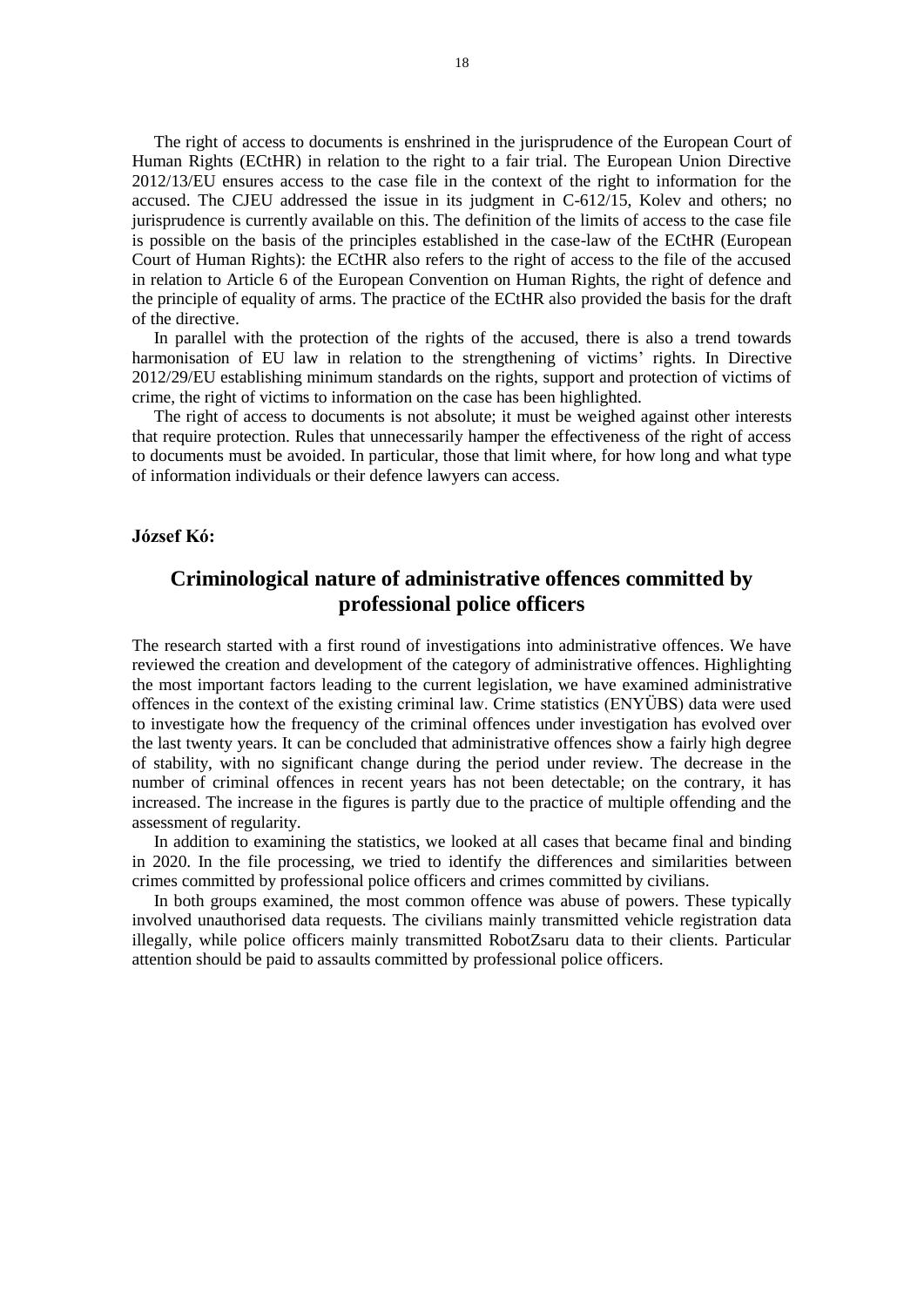### **Renáta Garai:**

## <span id="page-18-0"></span>**Analysis of agreements concluded in mediation proceedings conducted after 1 July 2018**

The research explored the basis for the regulation of mediation procedures and, while recognising the need for victim reparation, also pointed out the contradictions between the legal regulations.

The conditions of the mediation procedure to be applied in the spirit of restorative justice, in addition to the scope of the criminal offence, largely determine the identity of the participants, who can reach a consensus on the duration of the suspension. In the period under review  $(01.07.2018 - 31.12.2020)$ , a total of 6.220 mediation agreements were recorded for a total of 6,220 criminal offences/suspects, thus the prosecutors/prosecutor's offices terminated the same number of proceedings. The capital city and Pest County are the 'clear leaders' in terms of agreements between the suspect and the victim, followed by Baranya, Borsod-Abaúj-Zemplén and Szabolcs-Szatmár-Bereg Counties. During the same period, 1065 cases (mainly theft, causing a road accident and fraud) were prosecuted after mediation, which shows that negotiation between the parties is only one option and does not always lead to a result.

The file reviews have shed light on the fact that the installation of CCTV cameras in certain institutions and public places greatly helps in the detection of perpetrators; meaning that it is not suspects who voluntarily give themselves up, but persons detected by the investigating authority who are have the possibility of impunity.

The research highlighted a number of issues, such as the specific situation of juveniles, the content of the agreements and the background to their failure, the reasons for refusal by the prosecutor, and the specific living conditions among relatives. Directly, all prosecutors' offices in Hungary participated in the national survey, which gave us insights into legal uncertainties and concrete difficulties, in addition to good practices. Among other things, it was stated that police law enforcement needs support, the prosecutor's admissibility (capacity of the accused) is highly discretionary in the absence of additional information, there are many "idle hours" during the suspension of proceedings, but the prohibition of breaching good morals, the communication between the parties and the unjustified delay in proceedings in some cases were also highlighted. The practitioners also made suggestions that it would be advisable to harmonise the Criminal Code and the Code of Criminal Procedure, to broaden the scope of offences that can be included in mediation proceedings, to include prior statements by the parties, and to increase the flexibility and individualisation of mediation agreements.

The mediation process has basically lived up to expectations, but, as regards victims' claims competing with the state's claim under criminal law, we cannot ignore the fundamental need to deter the accused from committing crimes in the future.

#### **Tünde A. Barabás – Orsolya Bolyky – Szandra Windt:**

## <span id="page-18-1"></span>**The criminological and sociological background to crimes against people in vulnerable situations**

Vulnerability is a broad concept. The general meaning of the word can be a starting point, which is then decided by the legal practitioner by taking all the circumstances of the case into account.

The assessment of the existence or absence of vulnerability and this state of affairs must be examined from the perspective of the vulnerable person. The vulnerable situation is essentially that of those who do not have the power to control their own destiny. The *lack of opportunity* may be due to a lack of personal ability, which may be due to age (e.g. infancy) or physical/mental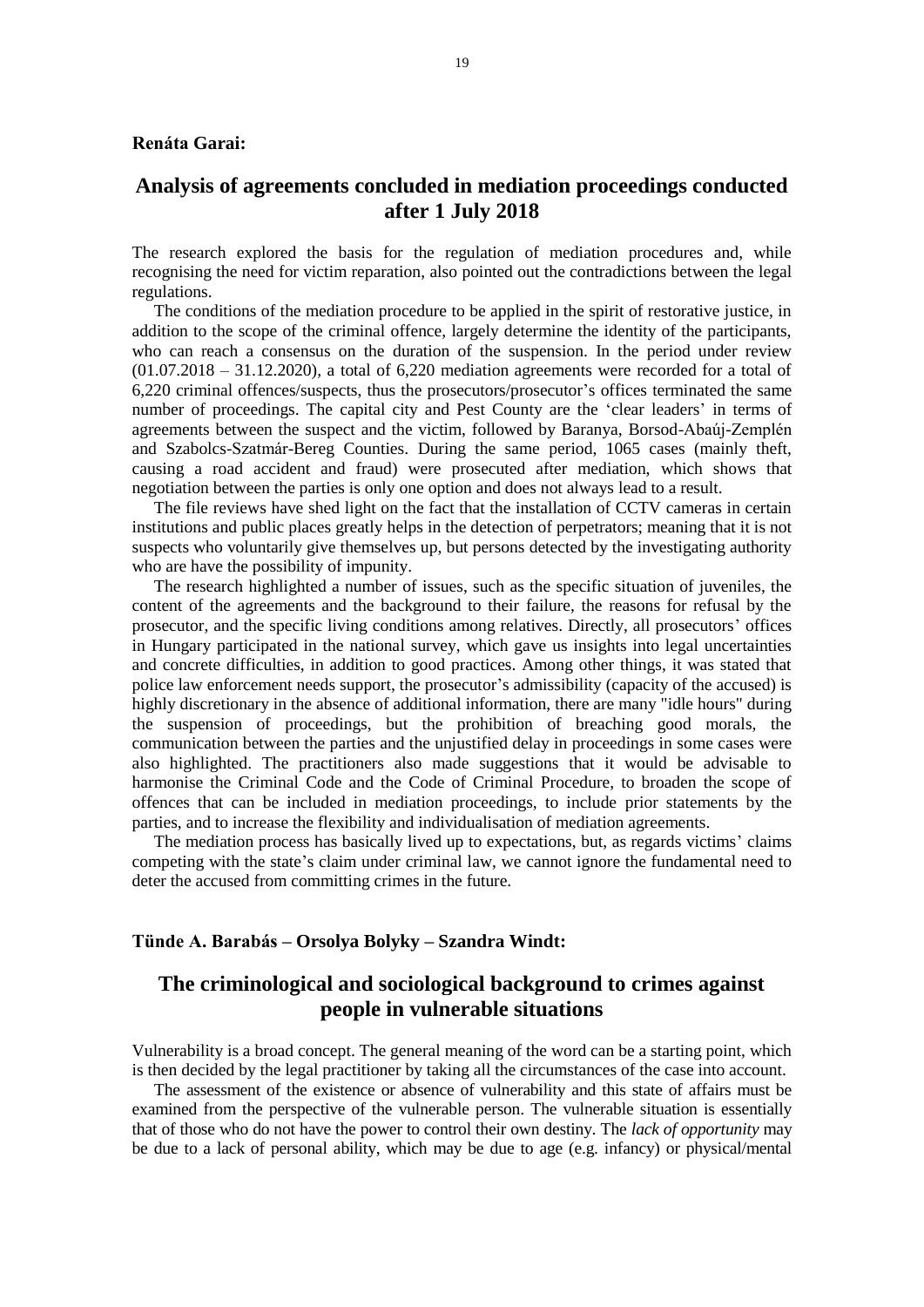disability, but also to social circumstances (e.g. poverty) or other circumstances that prevent a person from making free choices and actions. The circumstance or person to whom a person is at the mercy of, who exercises quasi-power over them, as they have the power of choice and action, and the fate of the person in need depends on them. The vulnerable situation implies the possibility of abuse, therefore it is necessary for outsiders to pay attention to such situations, to intervene if necessary, for the legislator to regulate and for abuses to be punished.

Hungarian criminal law has also bowed its head to the results of criminological research on vulnerable persons by making it a qualifying criminal offence to commit a number of offences against a person who is unable to defend themselves, on the one hand, and against *a person who is unable to prevent the offence because of their age or disability*, on the other. It is objectively evident and research has shown that certain crimes are significantly easier to commit if the victim is a member of a vulnerable group (e.g. robbery, plundering, homicide, acts of sexual offences). In this case, the perpetrator takes advantage of the victim's mental and/or physical disability or condition that makes defending against the crime impossible or limited. In our research we also took victimological, sociological, criminological and criminal law aspects into account when defining a vulnerable situation, also citing legal cases to illustrate the different interpretations. After all, it is not entirely uniform when law practitioners consider someone to belong to a vulnerable group, which is necessary in order to establish the qualifying event of a given criminal offence. We assume that attitudes may also differ between the specific types of professions, and that subjective impressions and evaluations of the perpetrator and victim in a particular case may also influence sentencing. These circumstances are not covered in this study, but could be the basis for future research.

#### **Anna Kiss:**

# <span id="page-19-0"></span>**The effectiveness of representation of victims lacking capacity to stand trial by a case manager in criminal proceedings**

In the course of the research, we reviewed the rules on the representation of victims lacking capacity to stand trial by a case manager, and the reasons behind the related legislative changes, which are primarily related to the efficiency of criminal proceedings, including measures to speed up proceedings, and not to the interests of victims who lack the capacity to act in criminal proceedings.

Interviews with law practitioners revealed that, in the majority of cases, the case manager is appointed by the investigating authority at the very beginning of the criminal proceedings, during the investigation phase. However, in the event of a conflict of interest, the prosecutor's office must disqualify the statutory representative under the rules in force. (Until 31 March 2020, this was rarely done, as it was not required by law.) The research found that several problems arise in the course of the criminal proceedings concerned:

- the case manager is not appointed on time;
- the case manager is appointed in the absence of a legitimate reason (e.g. in the case of a minor involved in a procedural act, there is a conflict of interest with only one parent);
- if the victim dies, it may still be necessary to appoint a case manager (e.g. in order to ensure rights of remembrance);
- in several cases, the statutory representative is automatically excluded from the criminal proceedings by the appointment of a case manager without any investigation on the merits, although the Code of Criminal Procedure does not provide for such a rule;
- the case manager exercises the rights of the statutory representative even if no decision has been taken to disqualify the victim's statutory representative;
- a victim who lacks capacity to act in criminal proceedings, although not entitled to appeal against the appointment of a case manager, has the right to request another case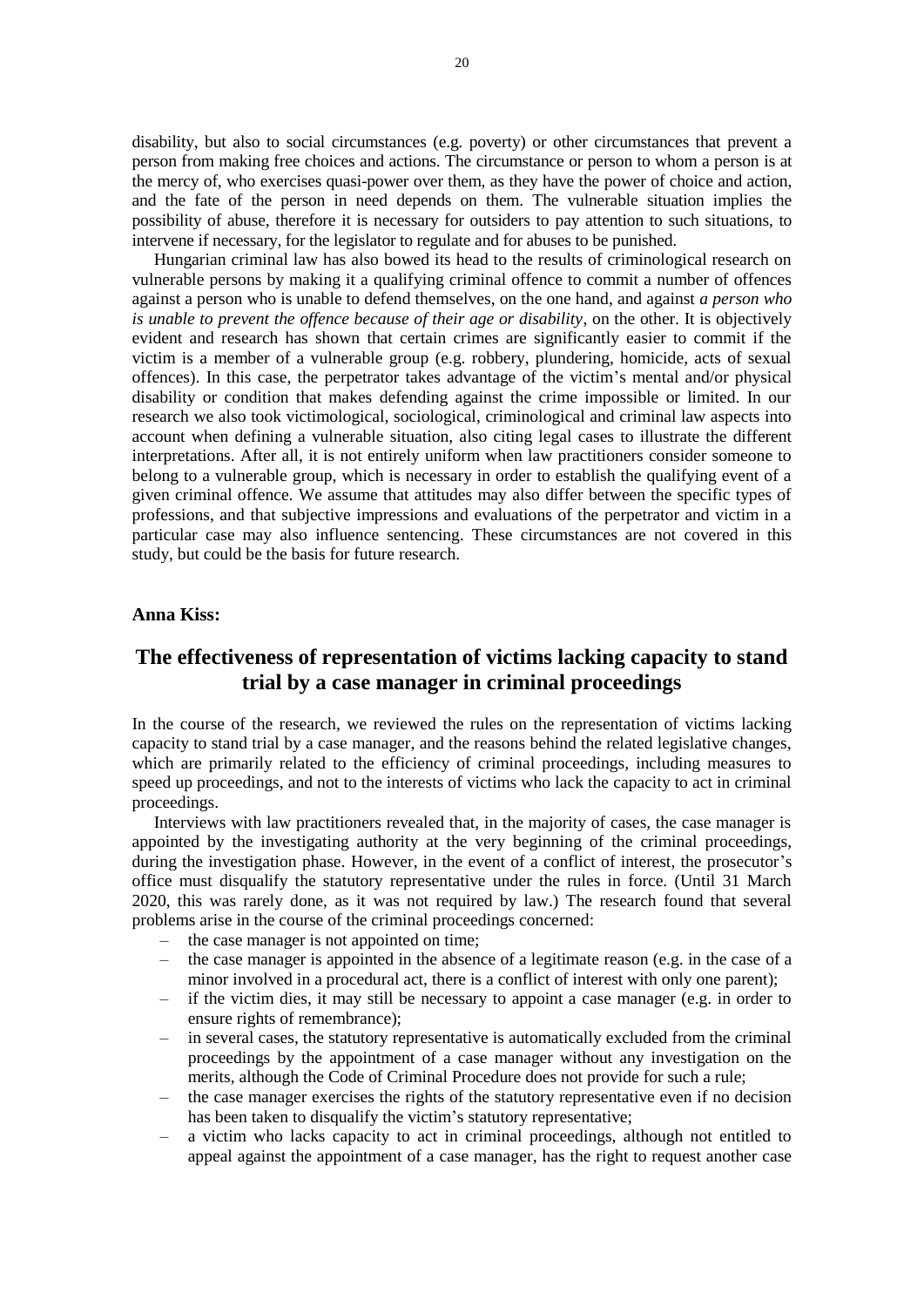manager, except for a minor victim, who is then at a disadvantage compared to other victims who lack capacity to stand trial.

The research also found that the current case manager system has similar problems to those of public defence lawyers. The selection of lawyers is random; they are not appointed from those who have already represented victims who lack the capacity to stand trial in criminal proceedings, so the amended legal instrument cannot be considered effective at all.

#### <span id="page-20-0"></span>**László Tibor Nagy:**

### **Unlawful use of pyrotechnic devices at sporting events**

In recent years, thanks mainly to more effective and clearer legislation and competition organisation, as well as more professional action by the authorities, the security situation at sporting events has improved considerably, which is an important public interest, also due to the high level of publicity. The new, integrated approach to security philosophy in the triple system of *securitysafety-service* has made it necessary to create the infrastructure conditions necessary for stadium security, prevention, communication and the protection of persons and property, as required by the strategy. However, the unlawful use of pyrotechnic devices has still not been effectively prevented, despite fines sometimes amounting to several millions imposed on some clubs.

In the course of the research, we explored the regulatory environment, the information provided by the literature and professional events on the subject, the decisions on infringements, the data on disciplinary proceedings of the Hungarian Football Federation (MLSZ), and – based on our inquiries – we came to know the views of the National Police Headquarters, the National Directorate General of Disaster Management Directorate General for Law Enforcement, the MLSZ, the first-class football sports organisations and some supporters' groups.

The unlawful use of pyrotechnic devices at sporting events is specific to football events, with occasional exceptions. Considering the risk of injury, their use at sporting events that do not comply with the regulations can seriously endanger the safety of life and property. Offences relating to civil explosives and pyrotechnic products, as defined in Section 182 of the Offences Act, are committed by the police misdemeanour authorities, and fines may also be imposed by the public area inspector and the authorised administrator of the professional disaster management body. Violations were typically detected in the public areas surrounding the stadium, during access control and in the spectator areas of matches, based on on-the-spot observations and camera footage. In addition to the offence mentioned in Article 182 of the Offences Act, other offences (disorderly conduct, hooliganism) may also be committed at sports events in connection with pyrotechnic products, in which case the police will conduct a preliminary procedure and the competent court will determine the legal penalty. According to Section 19 (1) of the Offences Act, a person subject to proceedings for an offence related to participation in, travel to or departure from a sports event may be banned from any sports event organised within the competition system of any sports federation, as well as from the sports facilities of any sports event organised within the competition system of any sports federation. In the majority of cases, the offence authorities impose fines, but they also use the possibility of banning from the premises in justified cases. Warnings are typically used against juveniles.

Ultra supporters' groups, on the other hand, believe that 'pyroing' is part of the supporter culture, which creates a better and livelier atmosphere to show their passion and support for their team. They believe that members of organised supporters' groups can use the appropriate devices in a completely safe way; the use of pyrotechnics should not be banned, but allowed under certain conditions, and therefore they propose a rethink of the legislation.

In 2017, UEFA conducted a wide-ranging technical consultation, involving international experts and umbrella organisations of supporters' groups, to examine the safe use of pyrotechnics. It has been established that the use of pyrotechnic devices in crowded